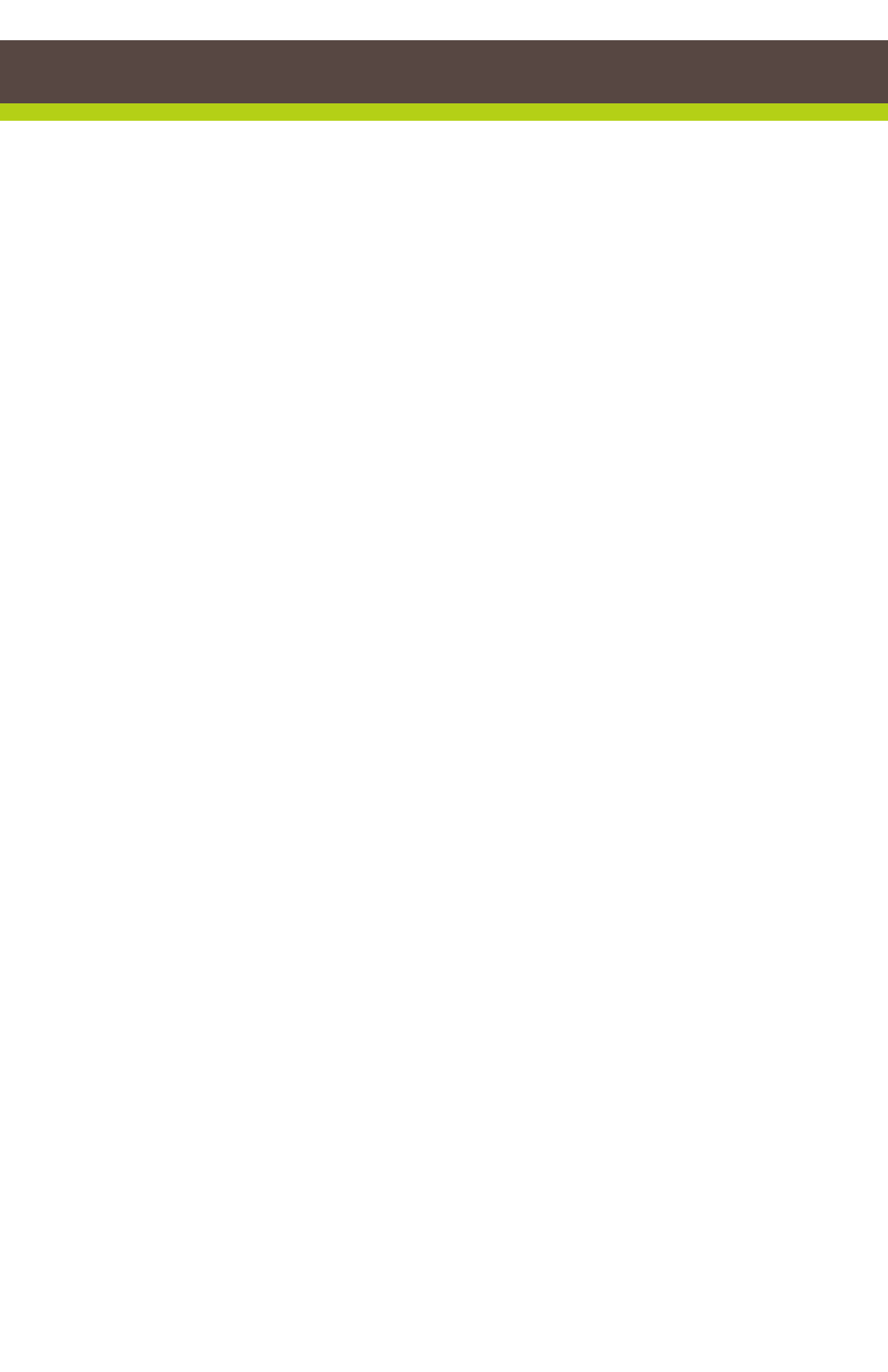## **Financial Capability in the United States**

### **Report on the National Survey Component of the National Financial Capability Study—Executive Summary**

| "Rainy day" funds<br>Planning for retirement<br>Planning for children's education                                                                                                          |  |
|--------------------------------------------------------------------------------------------------------------------------------------------------------------------------------------------|--|
| Banked and unbanked<br>Non-bank borrowing<br>Credit cards<br>Mortgages<br>Retirement accounts<br>Stocks, bonds and mutual funds<br>Risk preferences                                        |  |
| Self-perceptions of financial knowledge<br>Measuring financial literacy<br>Comparison shopping<br>Obtaining credit reports and checking credit scores<br>Understanding financial contracts |  |
| What are the next steps with the Study?                                                                                                                                                    |  |
|                                                                                                                                                                                            |  |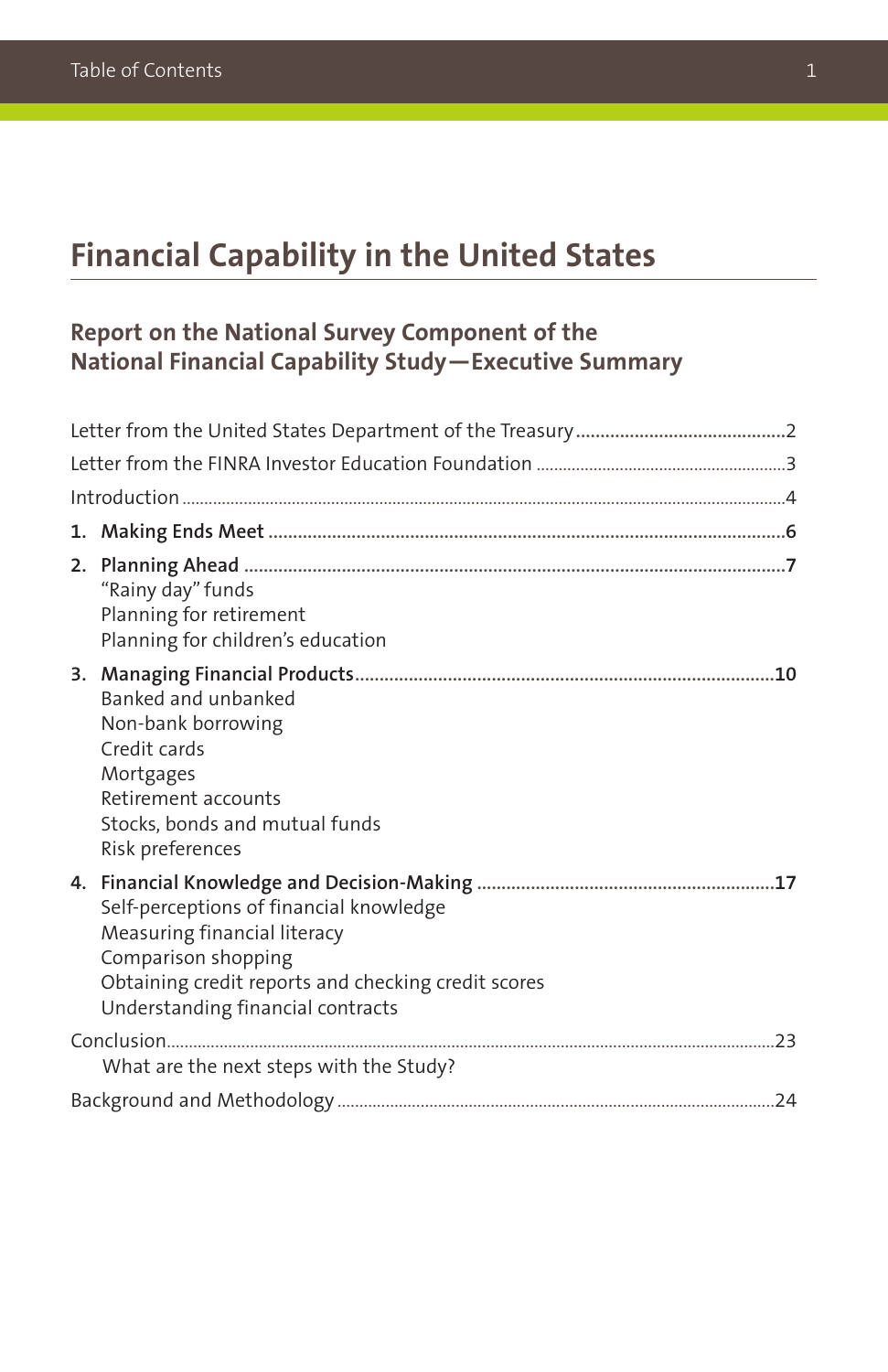

**With this Study, we have sound empirical evidence regarding which families are most vulnerable and where action is needed most.**

**Michael S. Barr, Assistant Secretary for Financial Institutions, U.S. Department of the Treasury**

The Department of the Treasury is pleased to have consulted with the FINRA Investor Education Foundation which commissioned the first comprehensive national study of the financial capability of adults in the United States. This National Financial Capability Study represents a significant milestone in benchmarking American financial literacy and an opportunity to measure progress in the future.

An individual's financial literacy and access to basic financial services affects household financial stability and may have long-term effects on financial well-being. With this Study, we have sound empirical evidence regarding which families are most vulnerable and where action is needed most. This report contains detailed information about the financial knowledge, attitudes and behavior of Americans today. It details how Americans are trying to get by in the current economic environment, and the areas where they are in need of better information, better financial products, and better financial skills in order to prepare for the years ahead.

We will continue to work with the FINRA Investor Education Foundation and others to promote access to the financial education tools that can help all Americans make wiser choices in all areas of personal financial management.

MULA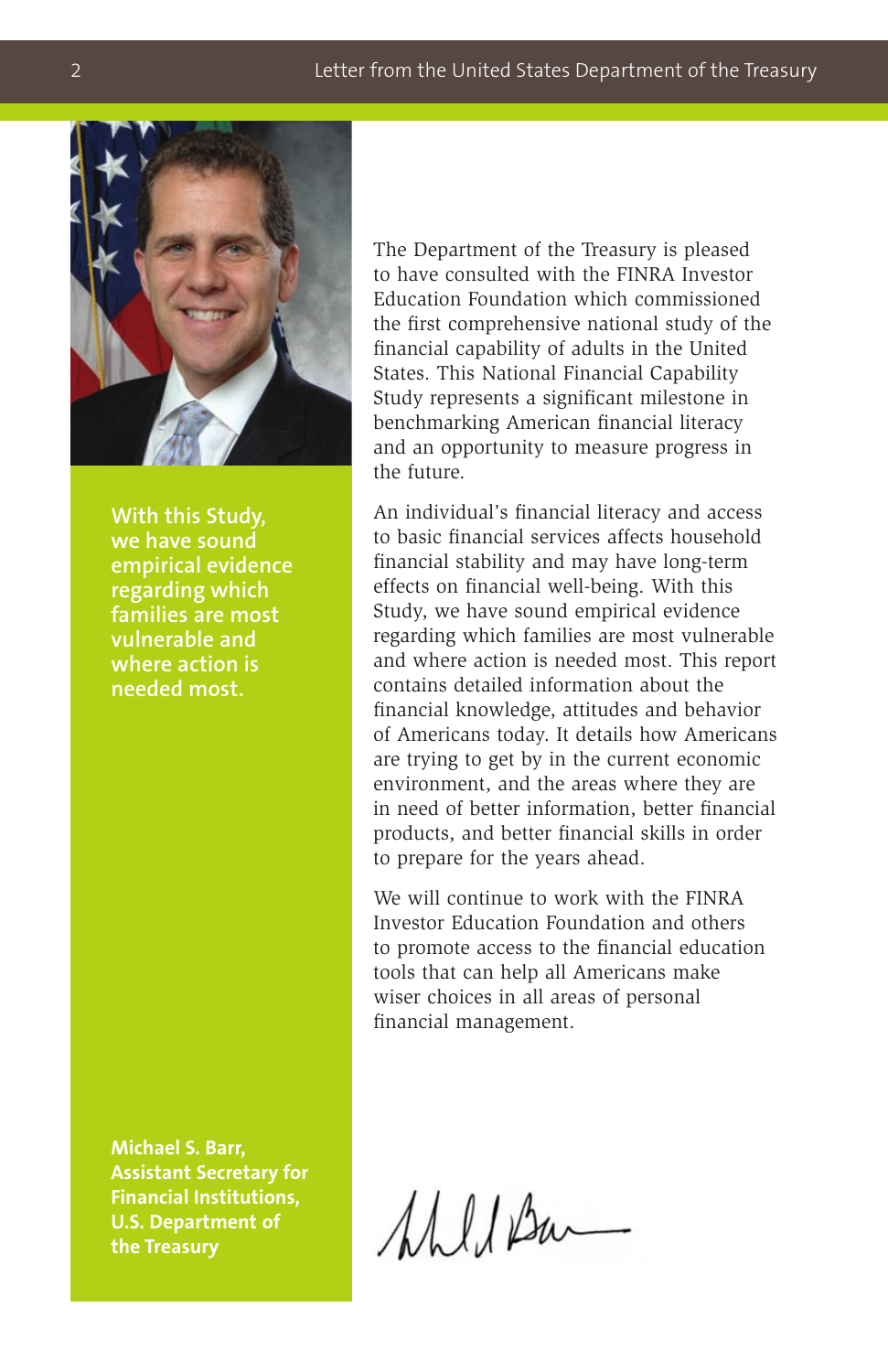The FINRA Investor Education Foundation is proud to support the National Financial Capability Study, the first of its kind conducted in the United States. This important initiative gives us the chance to better understand specific financial behaviors that affect the finances of Americans nationwide.

The results of the National Survey, the first of three linked surveys to be released as part of the Study, give us rich and complex data on how Americans save, borrow and plan for their financial future that can help us find ways to improve and focus financial literacy efforts across the nation. When put alongside the economic difficulties many families in the United States are currently facing, the results highlight how important it is to give people the information and resources they need to make sound financial decisions.

At the FINRA Foundation, we strive to do just that. As the largest foundation in the United States dedicated to investor education, our mission is to provide Americans with the knowledge, skills and tools necessary for financial success throughout life. Our goal is to reach more and more people each year, educate them on their own terms and teach them how to protect themselves in a financial world that is complex and dynamic.

The findings of this survey underscore the need for us to continue building on our Foundation's efforts to help underserved Americans manage their money with confidence.

It is our hope that in the years to come, we will be able to use the information presented here as a benchmark to measure the progress Americans have made in improving their financial futures.

Pill 6, Rt



**When put alongside the economic difficulties many families in the United States are currently facing, the results highlight how important it is to give people the information and resources they need to make sound financial decisions.**

**Richard G. Ketchum, Chairman of the FINRA Investor Education Foundation**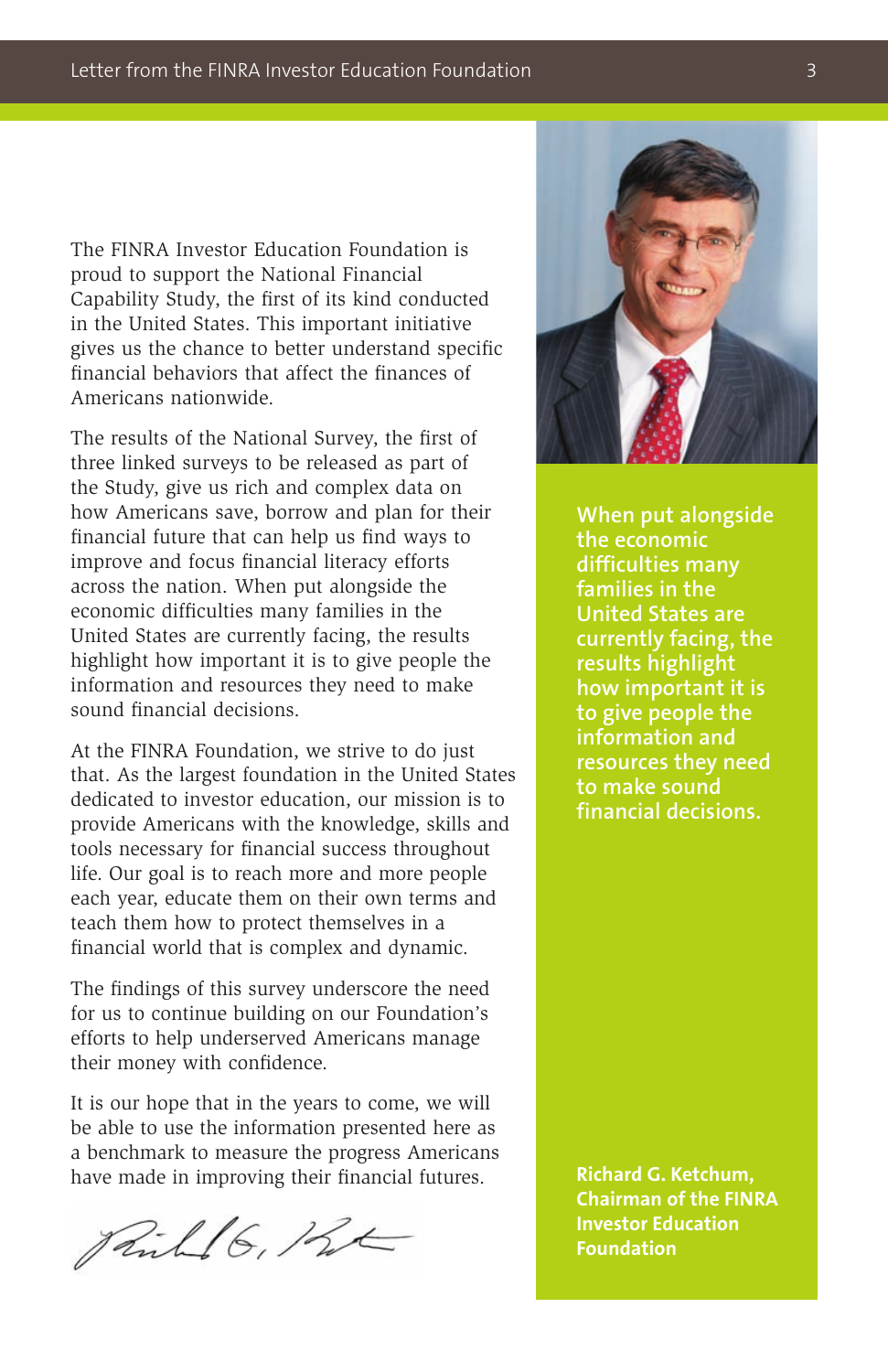#### **Introduction**

Over the past several decades, the financial landscape in the United States has changed significantly on several fronts. With respect to retirement, the shift from defined benefit (pension) plans to defined contribution (401(k)-type) plans has transferred the burden of providing an income stream in retirement from employers to individuals. Not only must individuals take greater charge of their financial wellbeing once they retire, but they must also forecast future financial needs, navigate increasingly complex financial markets and manage risk, both during and after their working years. At the same time, financial products, including mortgages and products used for saving and investing, have become more numerous and more complicated, requiring individuals to make choices on an array of options. In addition, the price tag for many components of the American dream—including purchasing a home or funding a child's college education—has risen since the 1980s and 1990s. Especially with respect to college tuition costs, that trend promises to continue.

Against this backdrop, the consequences of not having the necessary skills to make sound financial decisions become ever more severe. This is particularly true in times of economic instability, when resources may be more limited and negative financial events, such as the loss of a job or a sharp decline in income, more frequent. Not only has managing day-to-day finances become more difficult for many Americans, but there are also greater risks in getting it wrong.

The National Survey is one of three linked surveys that collectively constitute the National Financial Capability Study. (In early 2010, results from the remaining two components, a State-by-State Survey and the Military Survey, will be released.) This project aims to assess and establish a baseline measure of the financial capability of U.S. adults. Financial capability cannot be measured simply by looking at one indicator, such as demonstrated knowledge of specific terms or concepts. Instead, financial capability encompasses multiple aspects of behavior relating to how individuals manage their resources and how they make financial decisions (including the factors they consider and the skill sets they use). It is a multi-dimensional concept that requires looking at individual behavior from various angles.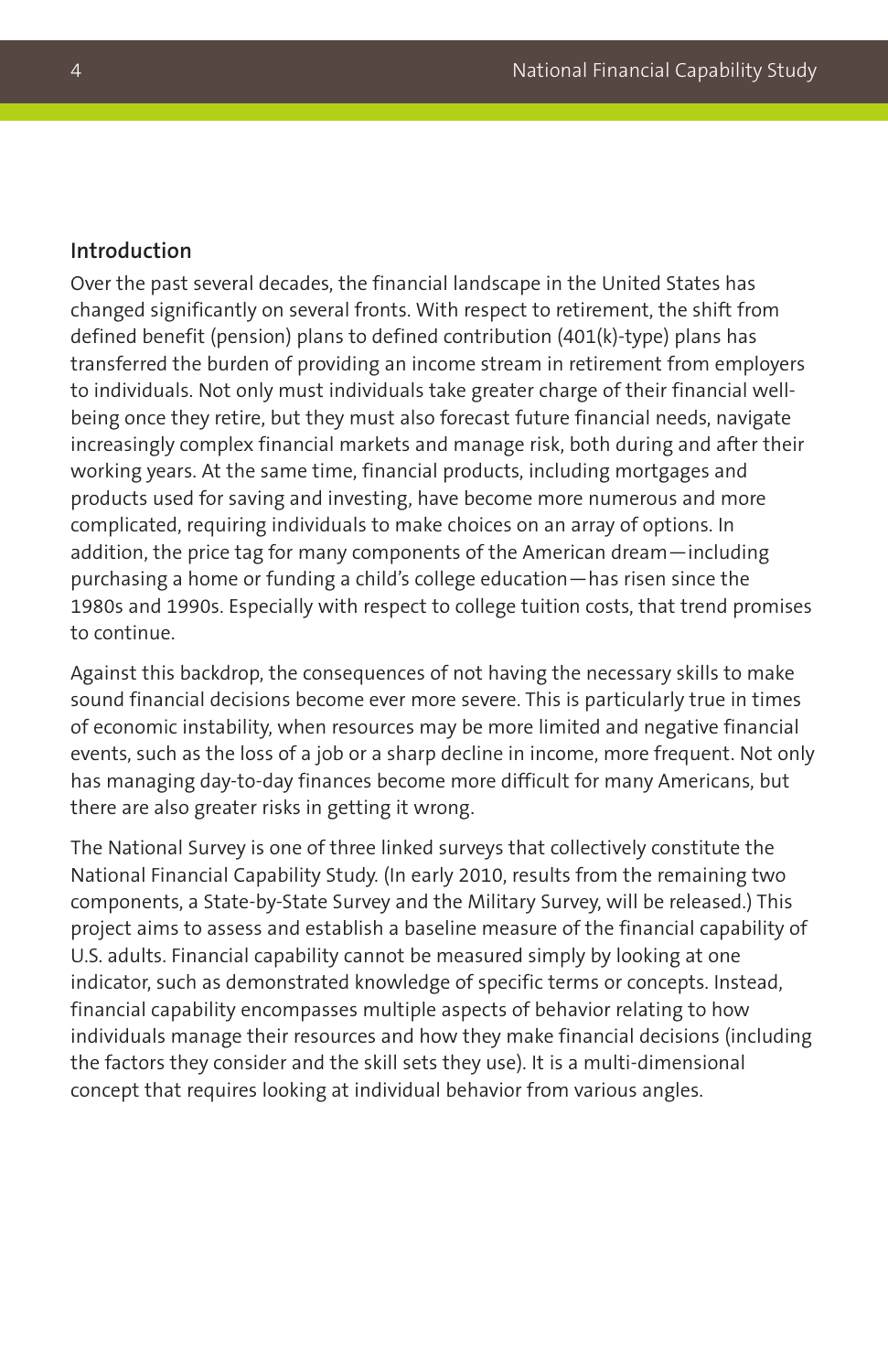

 **Nearly half of survey respondents reported facing difficulties in covering monthly expenses and paying bills.**

This report distills the rich and complex data resulting from the National Survey, a nation-wide telephone survey of nearly 1,500 American adults, focusing on the following four key components of financial capability:

- **1. Making Ends Meet.** Nearly half of survey respondents reported facing difficulties in covering monthly expenses and paying bills.
- **2. Planning Ahead.** The majority of Americans do not have "rainy day" funds set aside for unanticipated financial emergencies and similarly do not plan for predictable life events, such as their children's college education or their own retirement.
- **3. Managing Financial Products.** More than one in five Americans reported engaging in non-bank, alternative borrowing methods (such as payday loans, advances on tax refunds or pawn shops). And few appear to be knowledgeable about the financial products they own.
- **4. Financial Knowledge and Decision-Making.** While many American adults believed they were adept at dealing with day-to-day financial matters, they nevertheless engaged in financial behaviors that generated expenses and fees and exhibited a marked inability to do basic interest calculations and other math-oriented tasks. In addition, few compared the terms of financial products or shopped around before making financial decisions.

In general, measures of financial capability are much lower among adults with no post-secondary educational experience and those with household incomes below \$25,000 per year, indicating that those populations are most vulnerable. Hispanics and African-Americans, who are disproportionately represented in these education and income segments, also face higher levels of exposure. When available, data from the larger State-by-State Survey will allow for a more in-depth analysis of the statistical relationships between ethnicity, income, education and financial capability.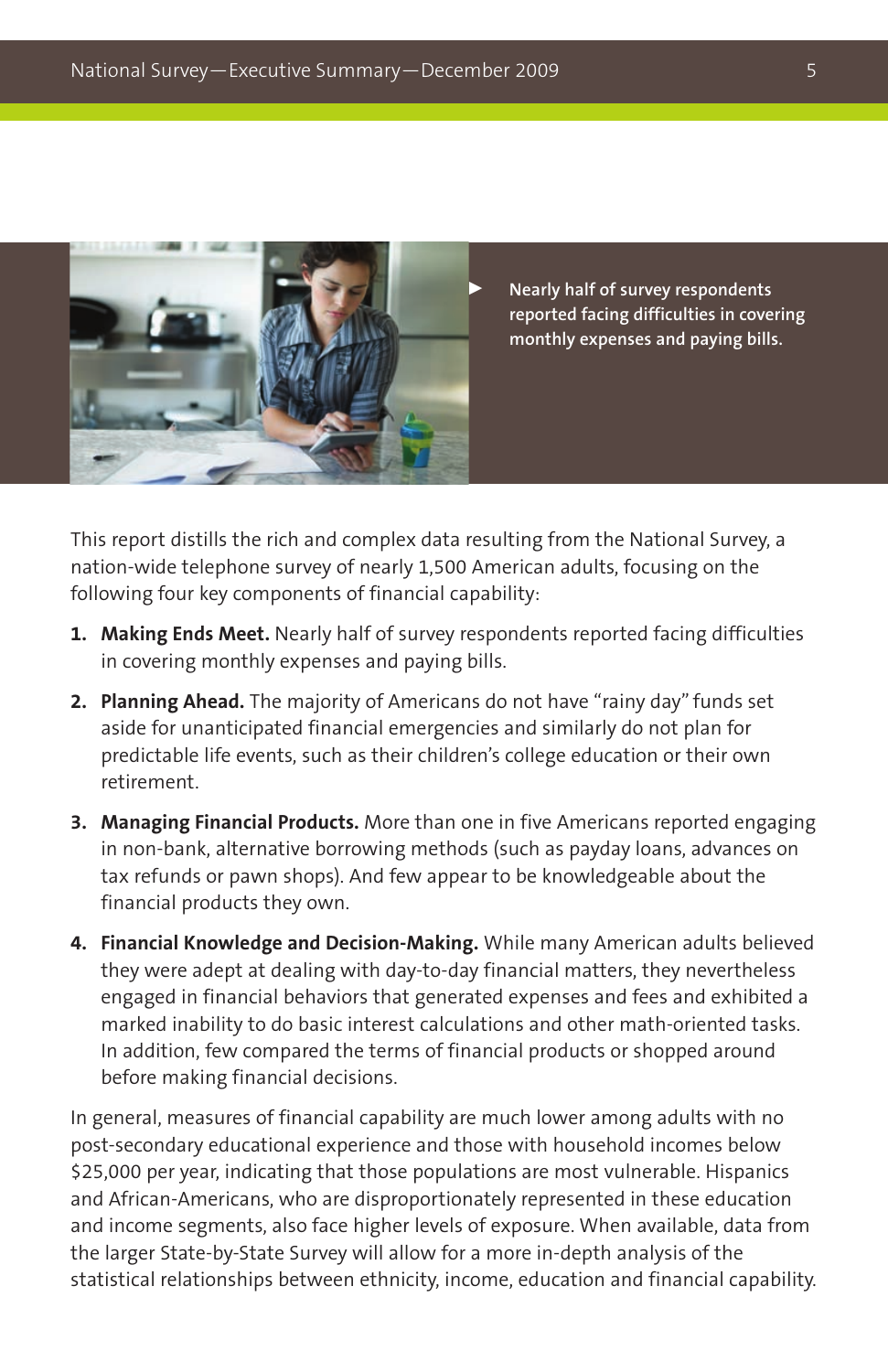#### **1. Making Ends Meet**

A key building block of financial capability is the ability to make ends meet, which can be measured by examining the extent to which people balance monthly income and expenses to avoid over-spending and how they deal with everyday financial matters. The data indicate several signs of financial strain among American adults.

- Almost half of Americans reported having trouble keeping up with monthly expenses and bills, with just under 14 percent of survey respondents stating it is very difficult to do so and 35 percent finding it somewhat difficult.
- Nearly one-quarter (23 percent) of individuals with checking accounts reported overdrawing those accounts on occasion. Significantly, of those who overdrew their accounts, 73 percent reported finding it very or somewhat difficult to cover their monthly expenses and pay their bills.
- About 16 percent of mortgage borrowers reported having been late on a payment at least once in the last 2 years, including 10 percent who had been late more than once.
- A smaller but significant number of respondents who have self-directed retirement accounts (either an employer-sponsored defined contribution plan or a retirement account they manage on their own) reported tapping into their retirement savings. Specifically, nearly 9 percent have taken out a loan from their retirement accounts during the past 12 months, and almost 5 percent have taken a permanent hardship withdrawal. These depletions are most prevalent among those earning between \$25,000 and \$75,000 a year, with more than 10 percent of this income cohort borrowing against their retirement savings and nearly 8 percent taking hardship withdrawals.

#### **How satisfied are you with your current personal financial condition?**

**Given the financial difficulties respondents are experiencing, it may not be surprising that, when asked how satisfied they are with their current financial condition using a scale from 1 to 10, many respondents gave low ratings.**

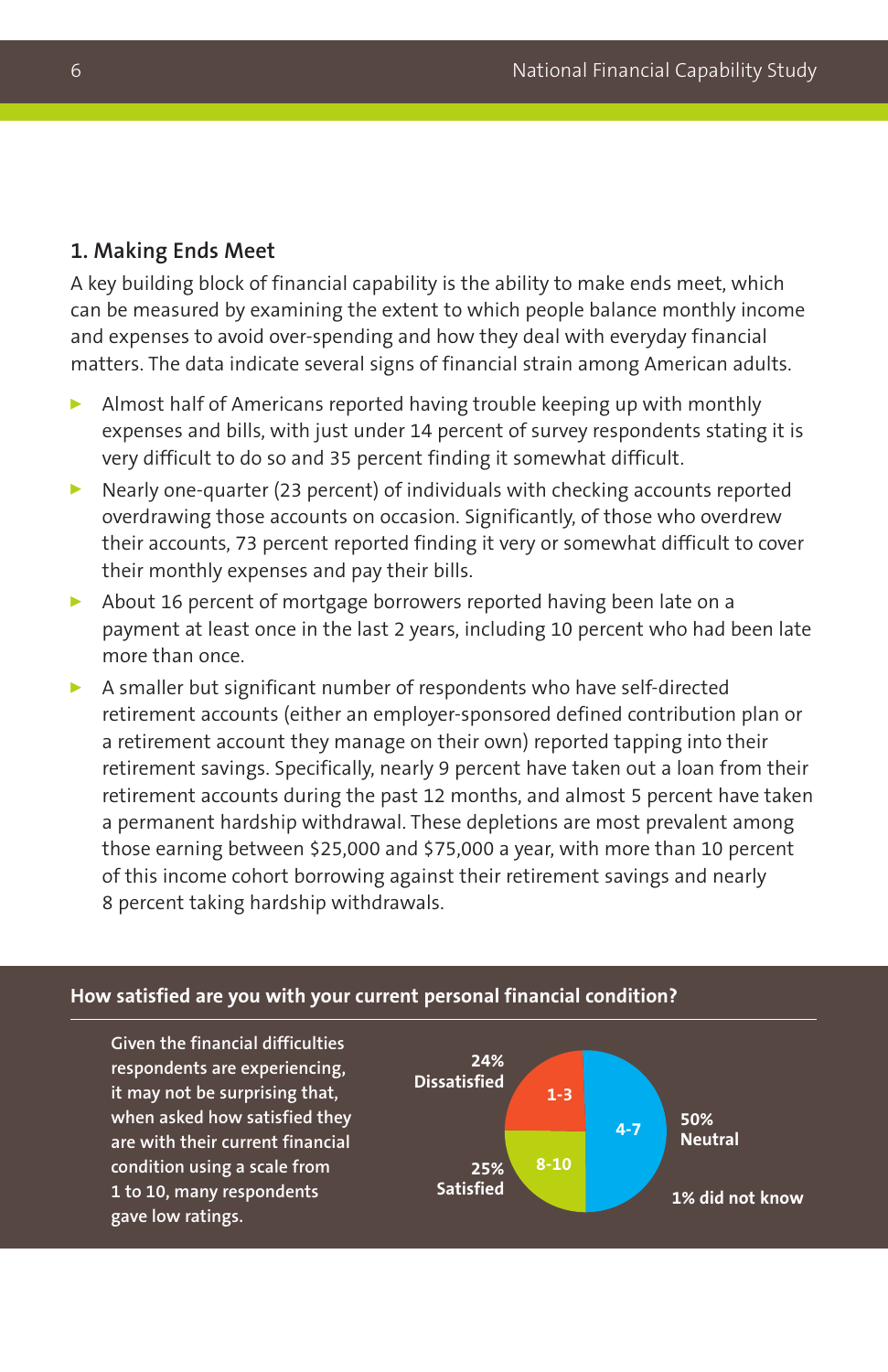

 **The recent economic crisis has hit individuals hard, hindering their ability to make ends meet. One-third of respondents stated they experienced a large and unexpected drop in income during the past year.**

Over the past year, household expenses (not including the purchase of a new house or car or other big investments) have been greater than income for more than one of every 10 Americans (12 percent) and about equal to income for 36 percent of Americans. Across all age groups up to age 60, approximately one-third (33 percent) of survey respondents reported that they are not saving. Among those over the age of 60, this lack of saving increases to 42 percent, which can be explained in part by the predictable decumulation of retirement savings among retirees. Significantly, a lack of savings is strongly correlated with difficulty in making ends meet, with approximately 66 percent of those who indicated they were not saving also stating they found it somewhat or very difficult to cover their monthly expenses and pay bills.

The recent economic crisis has hit individuals hard, hindering their ability to make ends meet. One-third of respondents stated they had experienced a large and unexpected drop in income during the past year. Workers earning less than \$25,000 a year and Hispanics appear to have been especially hard hit, with 41 percent and 43 percent, respectively, reporting a drop in income. Across all demographic groups, those who suffered large decreases in income were more likely to report having difficulties covering their expenses and were less likely to save.

#### **2. Planning Ahead**

Many Americans experience certain predictable life events that require planning, including financing one's retirement and funding the cost of a child's post-secondary school education. And because the future is inherently uncertain, individuals and families also need to make provisions to buffer themselves against financial emergencies or shocks. Being able to weather shocks not only contributes to financial stability at the individual and family level but also increases the stability of the economy as a whole.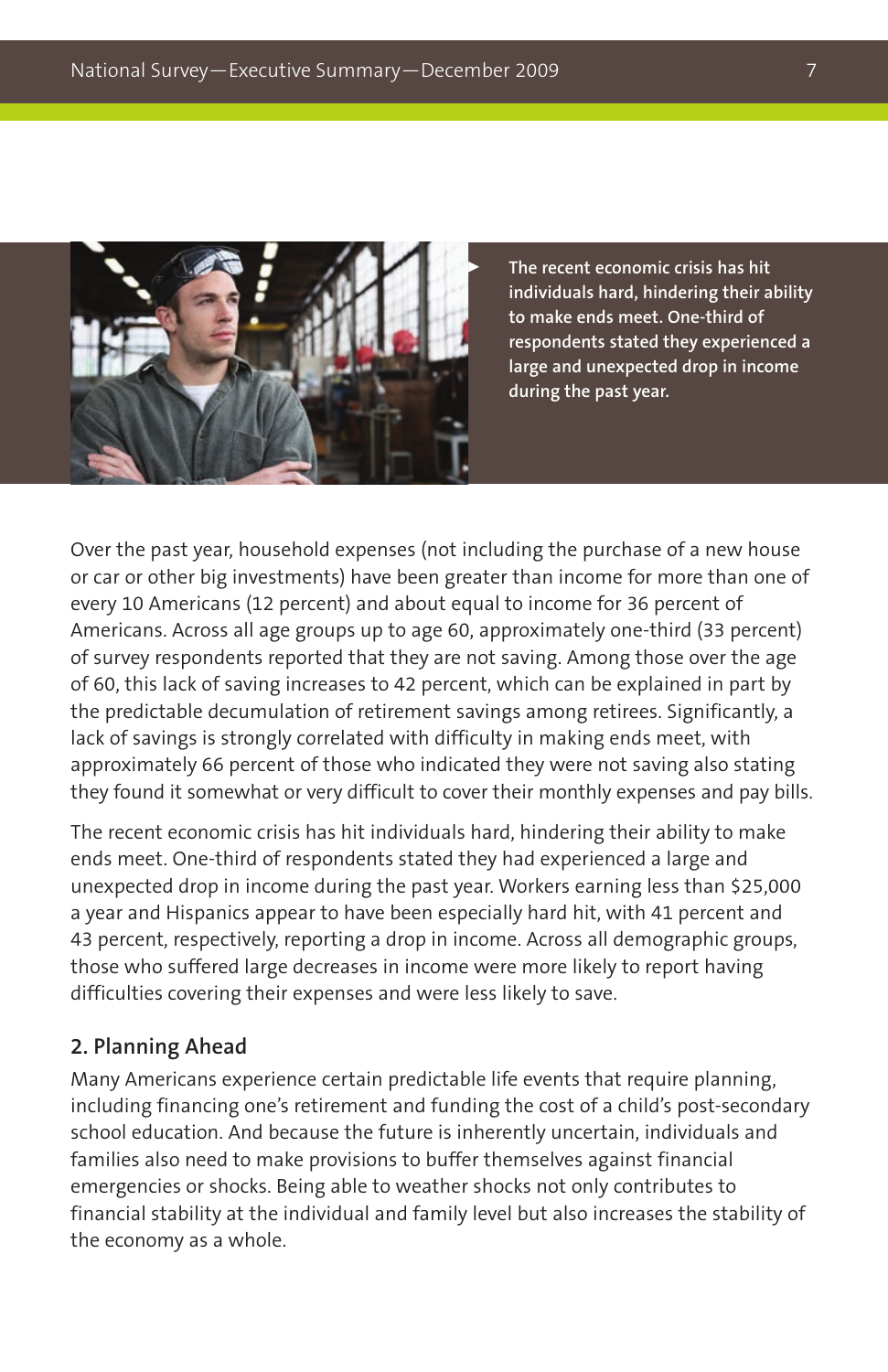#### **"Rainy day" funds**

Most Americans lack emergency savings or "rainy day" funds. Only 49 percent of respondents reported that they had set aside funds sufficient to cover expenses for three months in case of sickness, job loss, economic downturn or other emergency. Among those in the 18-29 age group, only 31 percent had set aside rainy day funds, while only 26 percent of those with annual incomes below \$25,000 had such funds. As a result, many individuals and families would not be able to draw on personal financial resources if they were faced with an economic shock.

Individuals who lacked rainy day funds were more likely to be hit by shocks. Specifically, they were 1.5 times more likely to have experienced a large decrease in income in the past 12 months than those who have an emergency fund (40 percent compared with 26 percent). In addition, they appeared less prepared to cover the costs of unexpected medical emergencies as they were 3.8 times more likely to lack health insurance than those who have an emergency fund (30 percent versus 8 percent).

#### **Planning for retirement**

While individuals increasingly have to take responsibility for their financial security after retirement, the majority of Americans appear not to have done any retirement planning. Decisions about how much to save in order to afford a comfortable retirement require collecting information about several important variables (including Social Security and retirement plan benefits) and doing some, even rudimentary, calculations. Yet, when asked whether they have ever tried to figure out how much they need to save for retirement, only 42 percent of respondents who are not retired said they did.

The proportion of planners increases with age. Nevertheless, even among those in the 45-59 age group, only 51 percent have attempted to calculate how much they need to save for their retirement. Among low income respondents, we saw that retirement planning was low or even nonexistent.

|                                                     |              | <b>Income</b> |            |                                                                  |     |     | Age |       |
|-----------------------------------------------------|--------------|---------------|------------|------------------------------------------------------------------|-----|-----|-----|-------|
| <b>Respondents who</b>                              | <b>Total</b> |               | <b>75K</b> | <\$25K    \$25-   >\$75K    18-29    30-44    45-59 <sup> </sup> |     |     |     | $60+$ |
| Have tried to figure out<br>retirement saving needs | 42%          | 17%           | 45%        | 68%                                                              | 23% | 46% | 51% | 50%   |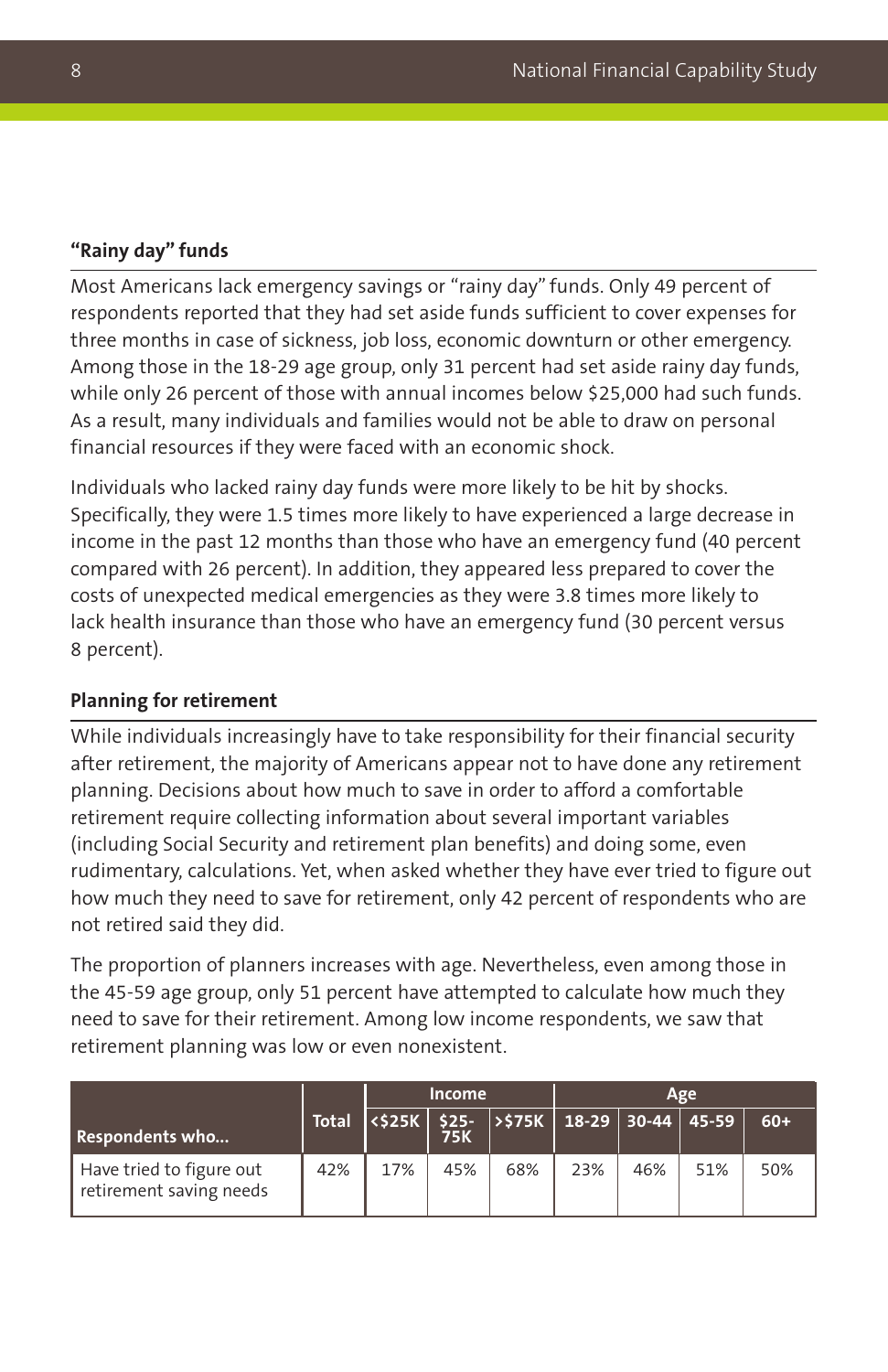Additional evidence of a lack of retirement planning emerges from data concerning the use of annual Social Security statements, which the Social Security Administration has been mailing each year to workers since 1995. While 66 percent of individuals who are not yet retired acknowledged receiving these statements, a large majority of recipients stated they did not use the information contained in those statements when making or adjusting decisions on when to retire or when to claim Social Security benefits.

Among those who have engaged in at least some planning for retirement, 82 percent have retirement accounts, compared with only 40 percent of non-planners. As illustrated in the chart below, current retirees indicated they rely primarily on Social Security and payments from defined benefit pension plans. For future generations of retirees, however, the failure to plan for retirement becomes especially worrisome in light of the decreasing availability of defined benefit plans as a source of income in retirement and the increasing reliance on self-directed retirement accounts.

| Which of the following are you [retired respondents] using for living expenses?  |     |  |  |  |  |  |  |
|----------------------------------------------------------------------------------|-----|--|--|--|--|--|--|
| Social Security retirement payments                                              | 81% |  |  |  |  |  |  |
| Pension plan payments                                                            | 63% |  |  |  |  |  |  |
| Withdrawals from savings, investments or retirement accounts                     | 26% |  |  |  |  |  |  |
| Dividends or interest income from savings, investments or<br>retirement accounts | 23% |  |  |  |  |  |  |
| Salary, wages or self-employment income                                          | 17% |  |  |  |  |  |  |
| Rental income or proceeds from a sale of real estate                             | 12% |  |  |  |  |  |  |
| Financial support from family                                                    | 3%  |  |  |  |  |  |  |
| Payments from a reverse mortgage                                                 | 1%  |  |  |  |  |  |  |

#### **Planning for children's education**

It is widely reported that, over the past decade, tuition and fees at four-year public colleges and universities have increased more rapidly than they did during the 1980s or 1990s, rising by an average of nearly 5 percent each year (adjusted for inflation). With this trend unlikely to abate, an average American family with children can expect to dedicate a sizable share of their resources to paying college tuition. However, well below half (41 percent) of those who have financially dependent children have set money aside for college education.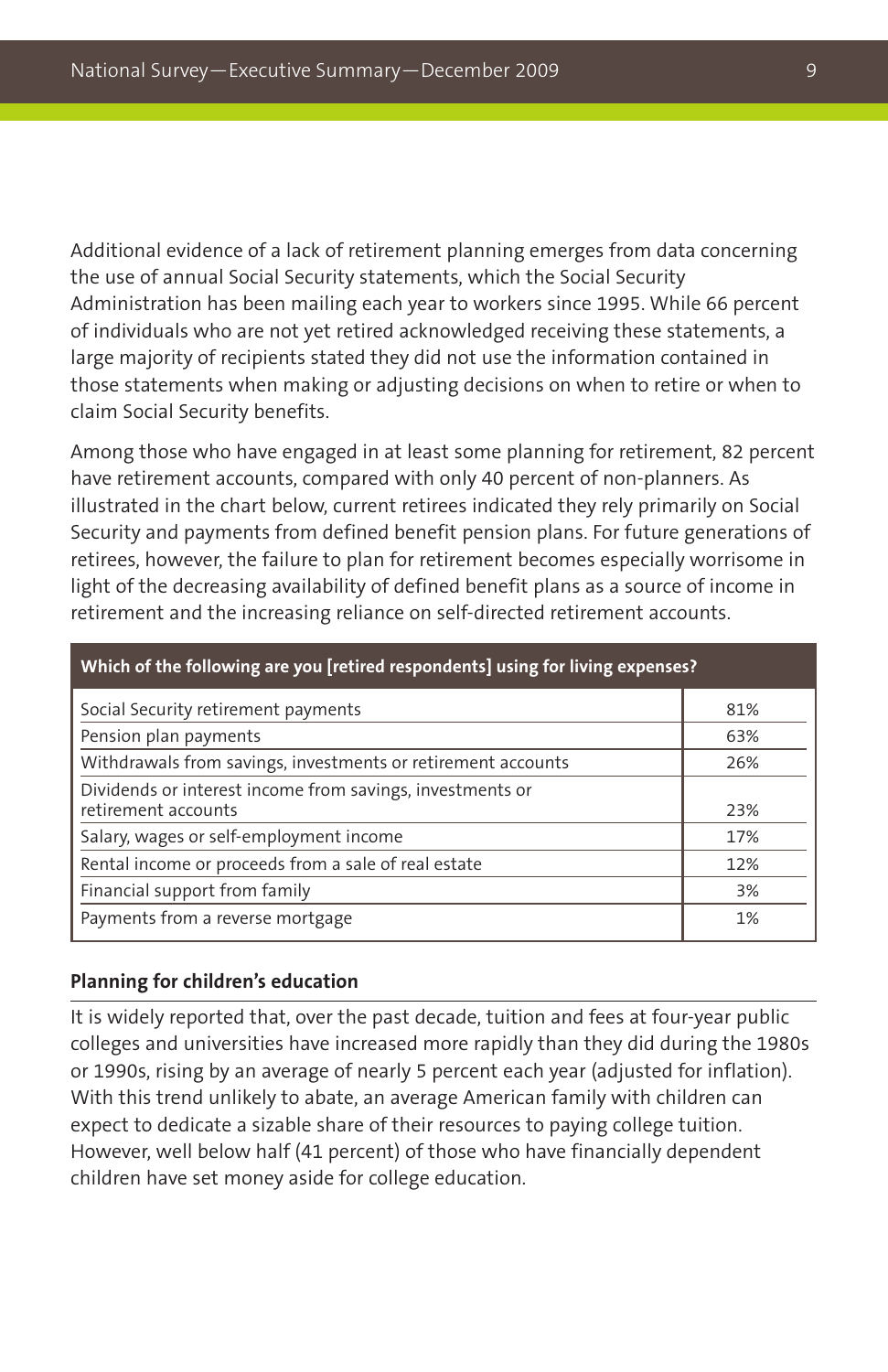|                                               |     | <b>Income</b> |     |                                                                                                                                                                   | <b>Education</b> |                 |         |  |
|-----------------------------------------------|-----|---------------|-----|-------------------------------------------------------------------------------------------------------------------------------------------------------------------|------------------|-----------------|---------|--|
| Respondents who                               |     |               |     | $\begin{array}{ c c c c c }\hline \text{Total} & \text{<$25K$} & \text{$525$} & \text{>$575K$} \\ \hline \text{75K} & \text{75K} & \text{} \\ \hline \end{array}$ | <b>HS</b>        | Some<br>College | College |  |
| Have set money aside for<br>college education | 41% | 20%           | 35% | 68%                                                                                                                                                               | 28%              | 41%             | 60%     |  |

Among those who have, only 33 percent reported having used a tax-advantaged savings account, such as a 529 Plan or Coverdell Education Savings Account. The use of tax-advantaged college savings vehicles appears to increase as income rises. For example, 41 percent of those who reported saving for college and who have incomes above \$75,000 reported participating in tax-free and tax-deferred college savings programs.

#### **3. Managing Financial Products**

This third component of financial capability encompasses how people manage cash, how they borrow, which assets they own and their exposure to financial market risks.

#### **Banked and unbanked**

Deposit accounts are critical financial products for managing money and saving. Yet 15 percent of survey respondents did not have a checking account, and 28 percent did not have a savings account, a money market account or a time-deposit account, such as a Certificate of Deposit. Overall, 12 percent of the U.S. population appears to be "unbanked." However, being unbanked is more prevalent in some demographic groups, including:

- Non-high school graduates (36 percent)
- **Lower-income households (31 percent)**
- $\blacktriangleright$  Hispanics (30 percent)
- **African-Americans (28 percent)**
- Young adults (22 percent)

When asked why they did not have a checking or savings account, the vast majority listed not having enough money as their main reason.

Not having a deposit account can make it more difficult, and often more costly, to manage one's cash and conduct financial transactions. For example, 71 percent of the unbanked sometimes used money orders to pay bills, and 47 percent used check cashing stores to cash checks.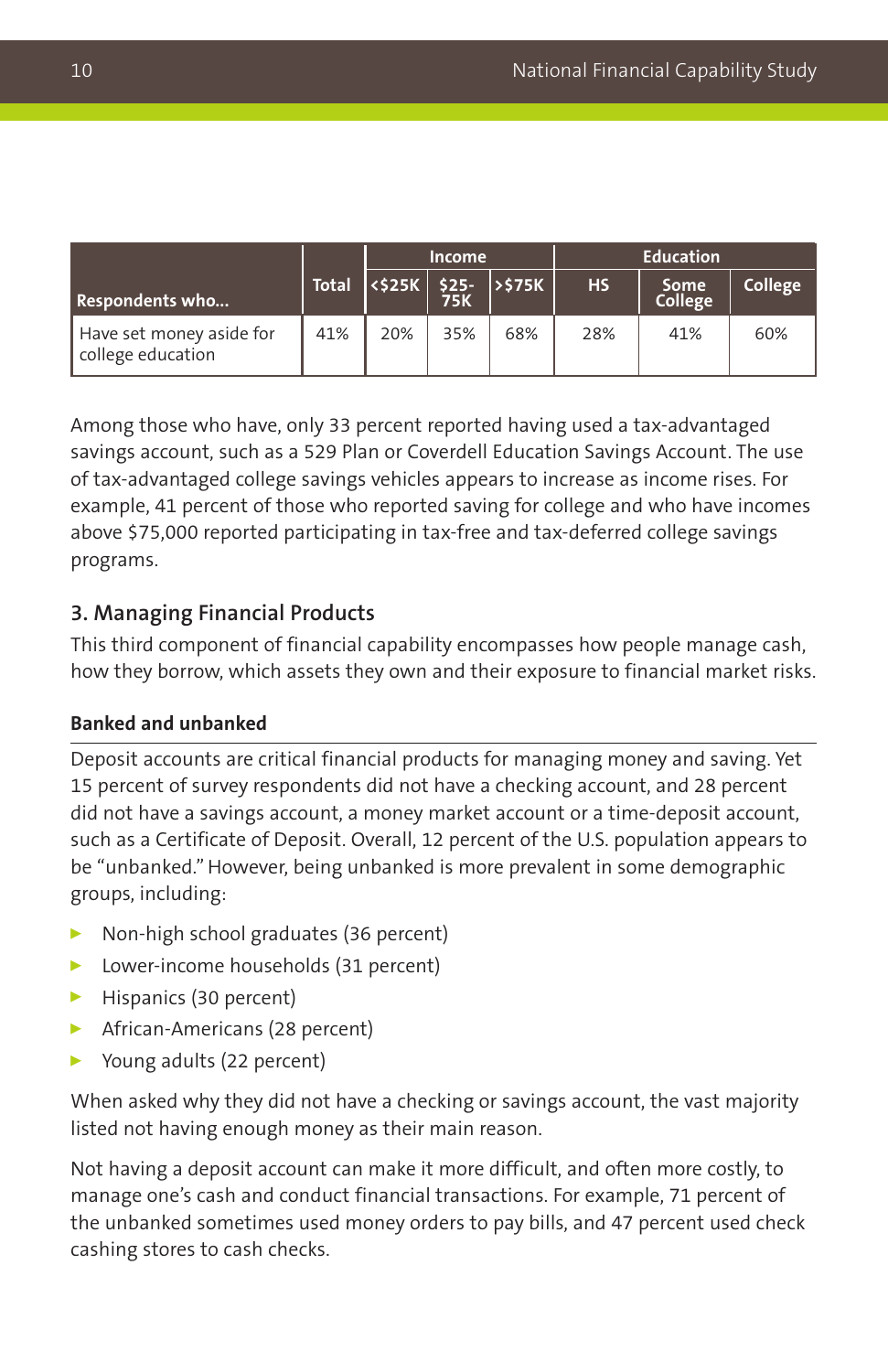#### **What are the reasons for being unbanked?**

| When asked the<br>reason for being | Do not have enough money to make it worthwhile 72% |  |
|------------------------------------|----------------------------------------------------|--|
| unbanked,                          | Bank fees are too high 35%                         |  |
| respondents have<br>indicated the  | Do not want to share my personal information 35%   |  |
| following reasons:                 | Do not like dealing with banks 34%                 |  |

#### **Non-bank borrowing**

A sizable share of Americans engaged in alternative forms of borrowing, such as taking out an auto title loan or a payday loan, getting an advance on a tax refund, using a pawn shop or using a rent-to-own store. These borrowing methods are likely to charge higher interest rates than those charged by banks, credit unions or credit card companies. Moreover, as widely reported in financial literacy literature, use of these products often indicates individuals have poor credit histories, lack of access to more traditional sources of credit or both.

While fewer than one in 10 Americans reported using any one particular method of non-bank method of borrowing, nearly one-quarter (23 percent) have used at least one of these methods in the last five years. The use of any one of these alternative methods is also highly correlated to the use of others. For example, those who have used pawn shops were more likely to have used an advance on tax refunds or taken out a payday loan and vice versa. Most importantly, these alternative methods of borrowing are used disproportionately by the unbanked. Thus, lack of a bank account is likely to result in the utilization of high-cost borrowing. Many of the users of these alternative methods of borrowing also did not have credit cards.

| Respondents who, in the past<br>5 years have | Total | Unbanked | <b>Banked</b> | No credit<br>cards | Credit<br>cards |
|----------------------------------------------|-------|----------|---------------|--------------------|-----------------|
| Taken out an auto title loan                 | 7%    | 5%       | 7%            | 6%                 | 8%              |
| Taken out a "payday" loan                    | 5%    | 8%       | 5%            | 7%                 | 4%              |
| Gotten an advance on a tax refund            | 8%    | 16%      | 6%            | 12%                | 6%              |
| Used a pawn shop                             | 8%    | 26%      | 6%            | 18%                | 4%              |
| Used a rent-to-own store                     | 5%    | 14%      | 3%            | 11%                | 2%              |
| Used one of these methods                    | 23%   | 44%      | 20%           | 34%                | 19%             |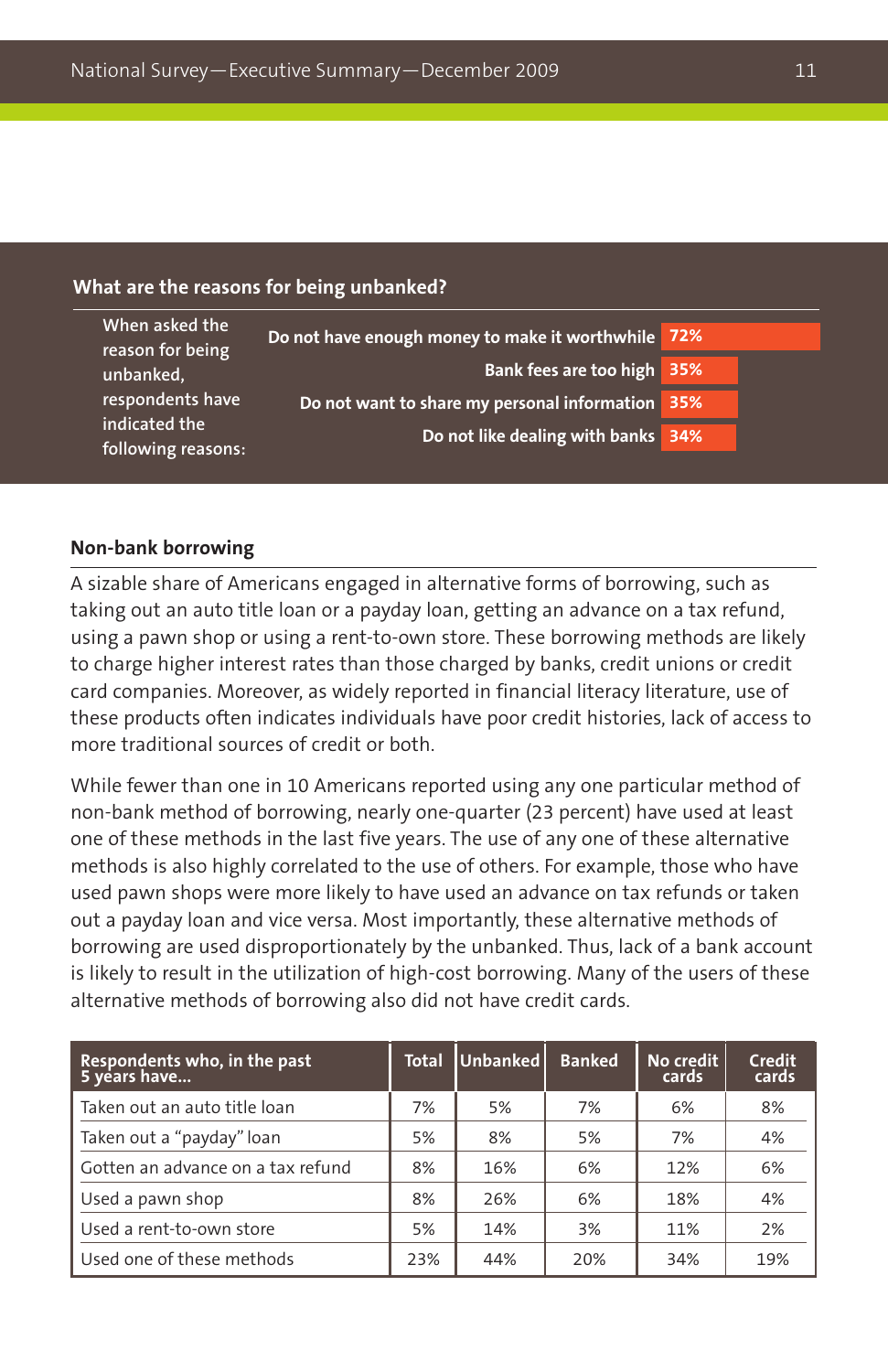**Most frequent users of non-bank borrowing:** The most frequent users of non-bank methods of borrowing are disproportionately the young, those with low income, those without a high school education, African-Americans and Hispanics.

| <b>Respondent has</b>             | <b>Total</b> | <b>American</b> | African-   Hispanic   Income |     | Less<br><\$25K Than HS | 18-29 |
|-----------------------------------|--------------|-----------------|------------------------------|-----|------------------------|-------|
| Taken out an auto title loan      | 7%           | 4%              | 6%                           | 5%  | 5%                     | 7%    |
| Taken out a "payday" loan         | 5%           | 5%              | 11%                          | 6%  | 8%                     | 8%    |
| Gotten an advance on a tax refund | 8%           | 13%             | 9%                           | 12% | 13%                    | 12%   |
| Used a pawn shop                  | 8%           | 17%             | 11%                          | 16% | 16%                    | 19%   |
| Used a rent-to-own store          | 5%           | 10%             | 4%                           | 8%  | 7%                     | 10%   |

#### **Credit cards**

A more traditional way in which many Americans borrow is through the use of credit cards. More than two in three (68 percent) reported having credit cards. In addition, among those who reported having credit cards, about 27 percent stated they had at least four credit cards.

As illustrated in the table below, most credit card holders engaged in at least one behavior that results in interest charges or fees. Nearly one third (33 percent) engaged in two or more such activities, and 17 percent engaged in three or more. Moreover, when looking at the subset of behaviors that are likely to generate sizeable interest or fees (paying the minimum payment, paying late fees, paying over the limit fees, or using the card for cash advances), we found that the borrowing habits of 41% of credit card holders resulted in either substantial interest payments, fees or both. While the incidence of interest- and fee-generating behavior occurs across all income groups, the proportion of those who paid only the minimum amount due, used the cards for cash advances and paid fees was higher for those earning less than \$75,000 than for those earning more.

|                                                                      |              | Income |                    |       |
|----------------------------------------------------------------------|--------------|--------|--------------------|-------|
| In the past 12 months                                                | <b>Total</b> |        | < \$25K   \$25-75K | >575K |
| I always paid credit cards in full                                   | 54%          | 54%    | 52%                | 55%   |
| In some months, I carried over a balance and was<br>charged interest | 51%          | 47%    | 52%                | 51%   |
| In some months, I paid the minimum payment only                      | 29%          | 36%    | 30%                | 22%   |
| In some months, I was charged a fee for late payment                 | 23%          | 26%    | 25%                | 19%   |
| In some months, I was charged a fee for exceeding<br>my credit line  | 8%           | 12%    | 8%                 | 4%    |
| In some months, I used the cards for a cash advance                  | 8%           | 12%    | 8%                 | 6%    |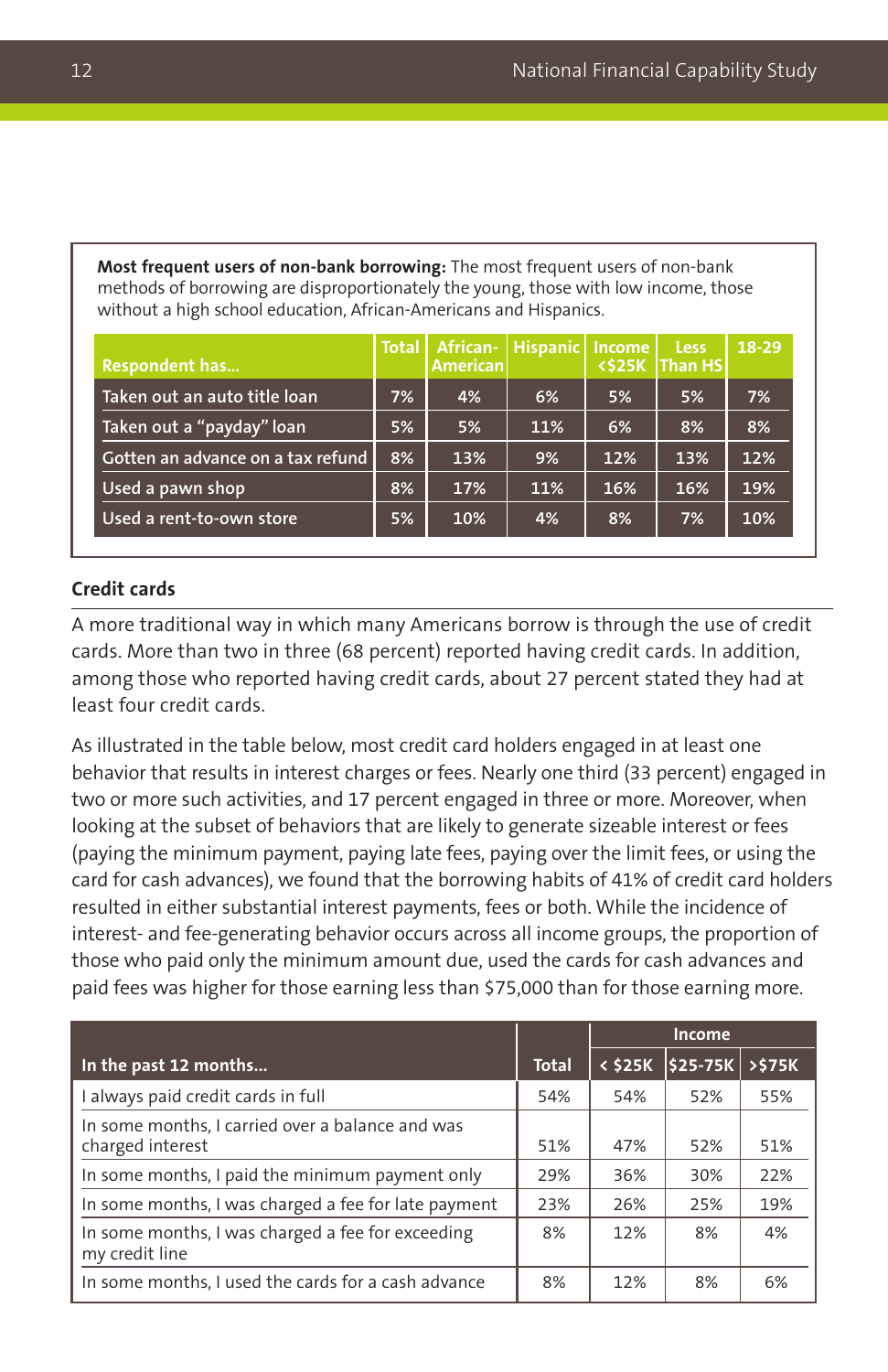There are also important patterns among age groups. While half of young credit card holders paid off the balances on their credit cards in full each month, many (41 percent) paid only the minimum amount due. Young credit card users were also those most likely to use their cards for a cash advance or to be charged fees, particularly fees for exceeding their credit limit. On the other hand, individuals over age 60 were disproportionately more likely to pay in full and were also much less likely to engage in behaviors that generate high interest payments and fees.

|                                                                      |              |           | Age     |       |       |
|----------------------------------------------------------------------|--------------|-----------|---------|-------|-------|
| In the past 12 months                                                | <b>Total</b> | $18 - 29$ | $30-44$ | 45-59 | $60+$ |
| I always paid credit cards in full                                   | 54%          | 51%       | 45%     | 44%   | 75%   |
| In some months, I carried over a balance and was<br>charged interest | 51%          | 46%       | 62%     | 58%   | 33%   |
| In some months, I paid the minimum payment only                      | 29%          | 41%       | 35%     | 31%   | 11%   |
| In some months, I was charged a fee for late payment                 | 23%          | 24%       | 27%     | 29%   | 11%   |
| In some months, I was charged a fee for exceeding<br>my credit line  | 8%           | 14%       | 8%      | 9%    | 2%    |
| In some months, I used the cards for a cash advance                  | 8%           | 11%       | 10%     | 8%    | 5%    |

#### **Mortgages**

One significant source of borrowing among Americans involves the purchase of a home. Three in five survey respondents (61 percent) reported owning a home. Among these homeowners, 61 percent had a mortgage, and 21 percent had a home equity loan. Homeownership varies significantly by income level and by other demographic groups. For example, 34 percent of those with incomes below \$25,000 owned a home, compared with 84 percent of those with incomes above \$75,000. And 41 percent of African-Americans and 42 percent of Hispanics indicated owning a home, compared with 69 percent of Caucasians.

|                            |       | <b>Income</b> |                                           |     |
|----------------------------|-------|---------------|-------------------------------------------|-----|
| Homeowners who stated they | Total |               | < \$25K    \$25-75K   >\$75K <sup> </sup> |     |
| Have a mortgage            | 61%   | 31%           | 61%                                       | 77% |
| Have a line of credit      | 21%   | 11%           | 20%                                       | 27% |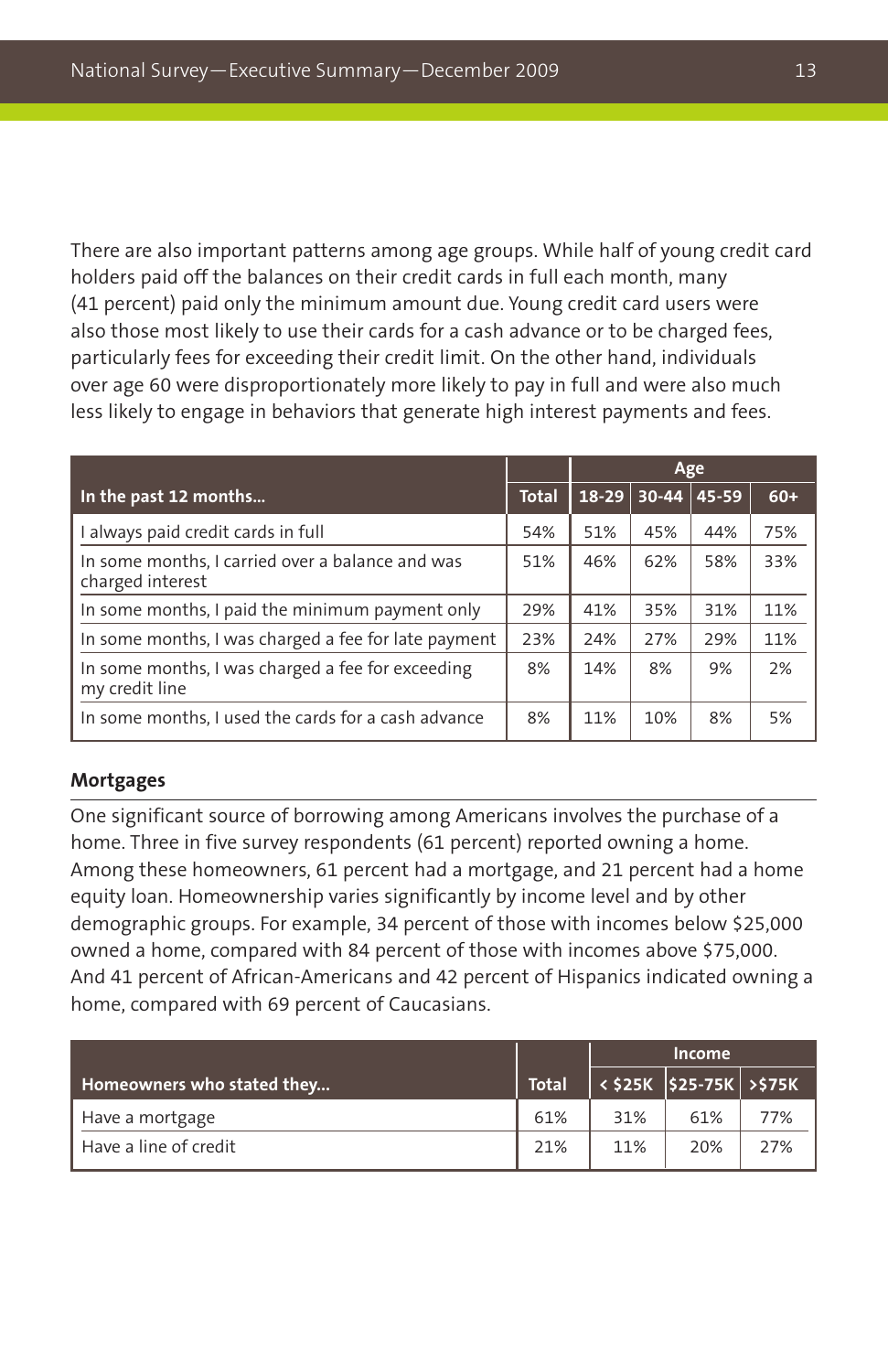When asked what type of mortgage they had, 8 percent of mortgage borrowers indicated they have adjustable rate mortgages, about 90 percent reported holding fixed rate mortgages and 2 percent stated they do not know. When asked whether they have a mortgage that either is an interest-only mortgage or has an interest-only option, 16 percent responded in the affirmative. However, 20 percent did not know the answer to this question, which is worrisome since mortgages, especially those issued recently, are complex contracts. In addition, 10 percent of mortgage borrowers did not know the interest rate they are paying on their mortgages.

#### **Retirement accounts**

An increasingly important asset is retirement savings. Recognizing that many Americans are not familiar with all of the technical terms and distinctions used to describe various retirement plans, the survey employed a few "plain language" questions to assess whether respondents have a retirement plan through an employer and, if so, which type (specifically, a defined benefit plan or a defined contribution plan, such as a 401(k) plan). In addition, the survey asked whether individuals have any retirement account plan they set up on their own, such as an individual retirement account (IRA), Keogh, SEP or other type of retirement account.

Overall, more than half of survey respondents reported having a retirement savings plan through a current or previous employer, and more than one-quarter reported having setting up their own accounts. However, responses varied significantly across income and education groups, as illustrated in the table below.

|                                        |              | <b>Income</b> |                      |                  | <b>Education</b> |           |                        |         |
|----------------------------------------|--------------|---------------|----------------------|------------------|------------------|-----------|------------------------|---------|
| <b>Respondents who</b>                 | <b>Total</b> | <b>K\$25K</b> | $$25-$<br><b>75K</b> | <b>&gt;\$75K</b> | Less<br>HS       | <b>HS</b> | Some<br><b>College</b> | College |
| Have a retirement plan<br>via employer | 51%          | 13%           | 61%                  | 83%              | 22%              | 39%       | 54%                    | 76%     |
| Have other retirement<br>account(s)    | 28%          | 4%            | 27%                  | 57%              | 7%               | 14%       | 26%                    | 55%     |

Among those who have a retirement plan through their employer, 72 percent reported having a defined contribution plan that allows them to decide how the money is invested. Nearly four out of five (79 percent) respondents who have a defined contribution plan or an individual retirement account plan stated they regularly contribute to these savings vehicles.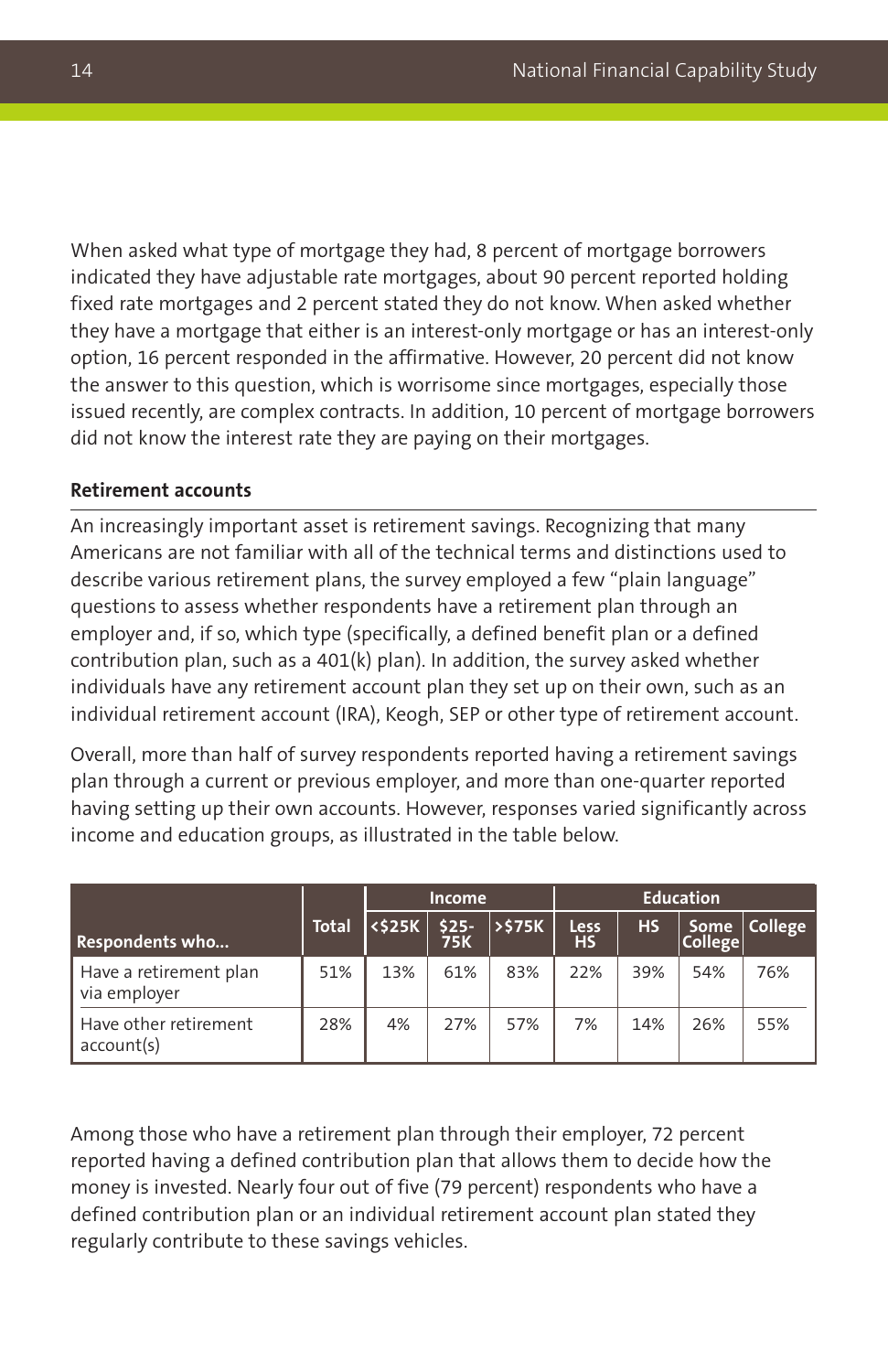

 **Only 42% of respondents who are not retired said they have tried to figure out how much they need to save for retirement.**

However, a significant portion of defined contribution plan participants could not describe how their retirement assets were invested. For example, 17 percent did not know whether the assets in their retirement plan were invested in stocks or stock mutual funds, and 37 percent did not know whether their assets were invested primarily in a life-cycle or target-date fund.

#### **Stocks, bonds and mutual funds**

About 46 percent of respondents reported investing in securities (specifically, in stocks, bonds, mutual funds or some combination). However, as with retirement accounts, there were vast differences in financial market participation across income groups and sharp differences across education groups.

|                                                                         |              | <b>Income</b> |     |                                                                                                |           |                 |         |  | <b>Education</b> |  |
|-------------------------------------------------------------------------|--------------|---------------|-----|------------------------------------------------------------------------------------------------|-----------|-----------------|---------|--|------------------|--|
| <b>Respondents who</b>                                                  | <b>Total</b> |               |     | $\left  \frac{\text{525K}}{\text{75K}} \right $ $\left  \frac{\text{525}}{\text{75K}} \right $ | <b>HS</b> | Some<br>College | College |  |                  |  |
| Have stocks, bonds or<br>mutual funds outside of<br>retirement accounts | 46%          | 17%           | 47% | 72%                                                                                            | 34%       | 46%             | 66%     |  |                  |  |

On the one hand, investing in stocks, bonds and mutual funds exposes individuals to financial market risk. On the other hand, investing in these types of products typically allows people to make their wealth grow and to take advantage of the potentially higher returns offered by the securities markets.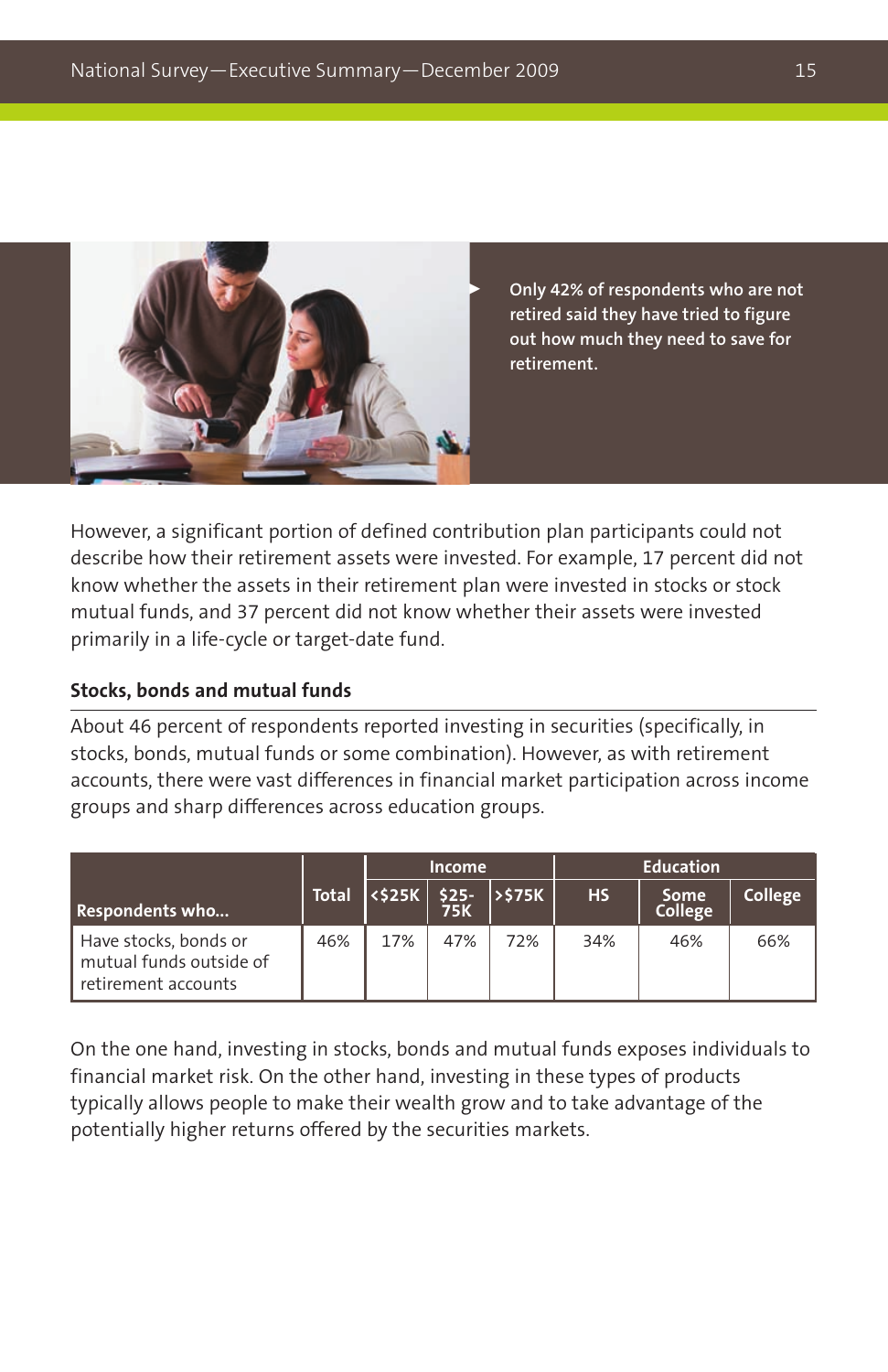**Assets in the total population and among African-Americans and Hispanics:** As reported below, African-Americans and Hispanics, who are disproportionately represented among adults with no post-secondary educational experience and those with household incomes below \$25,000 per year, are less likely to be banked or to have credit cards. They are also less likely to have retirement accounts, own a house and invest in stocks, bonds and mutual funds**.**

| <b>Respondent has</b>                                              | <b>Total</b> | <b>African-Americans</b> | <b>Hispanics</b> |
|--------------------------------------------------------------------|--------------|--------------------------|------------------|
| No bank accounts<br>(neither checking nor saving)                  | 12%          | 28%                      | 30%              |
| No credit cards                                                    | 31%          | 49%                      | 42%              |
| No retirement accounts                                             | 38%          | 53%                      | 55%              |
| No home that they own                                              | 39%          | 59%                      | 58%              |
| No stocks, bonds or mutual funds<br>outside of retirement accounts | 53%          | 72%                      | 73%              |

#### **Risk preferences**

A factor that affects how individuals make financial decisions is their attitude toward risk. This is an important determinant of portfolio choice and the type of assets into which people choose to invest their private and retirement wealth.

The chart below shows a strong aversion to risk among Americans, with 26 percent of respondents stating they are unwilling to take any risk at all (rating 1 on a 10-point scale), and a total of 45 percent exhibiting low risk tolerance (rating 1 to 3). It is not yet possible to say whether this high aversion to risk has been influenced by the recent economic crisis. However, the data do reveal a strong correlation between aversion to risk and knowledge of risk. Specifically, 42 percent of the respondents who are very risk averse (rating 1 to 3) did not know the answer to a question about risk and diversification, compared with 33 percent in the general population and 27 percent of the less risk-averse respondents (rating 8 to 10).

#### **42% Neutral 1% Did not know Attitude toward risk is an important determinant of portfolio choice and the type of assets into which people choose to invest their private and retirement wealth. How willing are you to take risks? 12% Highly willing 45% Not willing 4-7 8-10 1-3**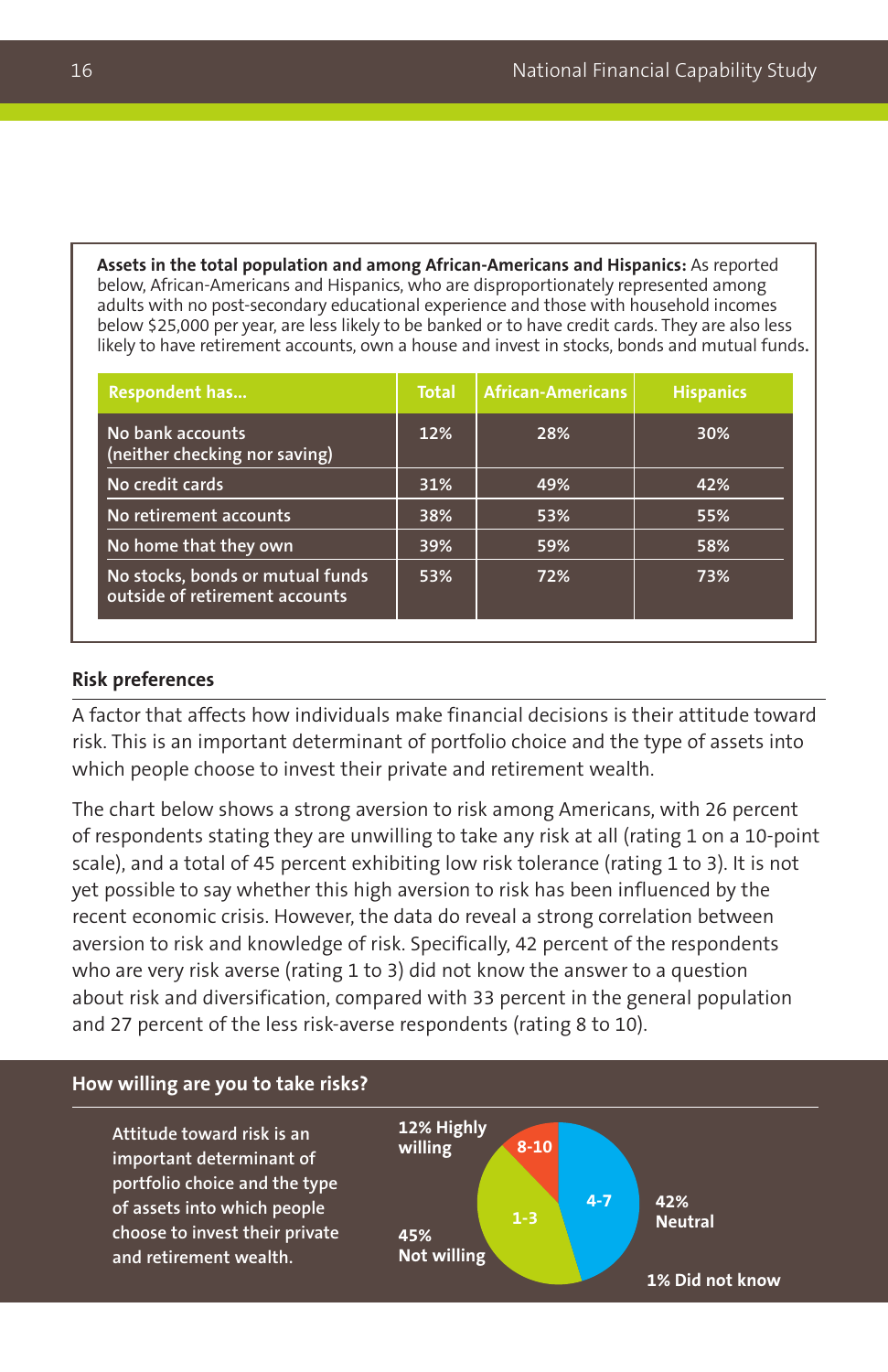

 **All too often, a gap exists between self-reported knowledge and real-world behavior. When asked to assess their financial and math knowledge, very few respondents gave themselves low scores.**

#### **4. Financial Knowledge and Decision-Making**

To make sound financial decisions, individuals need to be equipped not only with at least a rudimentary level of financial knowledge, but also with the skills to apply what they know to actual financial decision-making situations. As the survey data demonstrate, all too often, a gap exists between self-reported knowledge and real-world behavior.

#### **Self-perceptions of financial knowledge**

When asked to assess their financial knowledge, most respondents gave themselves high scores. As the chart below illustrates, 37 percent of respondents rated their financial knowledge at the high end of the scale. Because many financial decisions require some knowledge of math, respondents were also asked to rate their math knowledge. Again, self-assessed knowledge of math was high, with 46 percent strongly agreeing they were very good at math.



#### **How would you assess your overall financial and math knowledge?**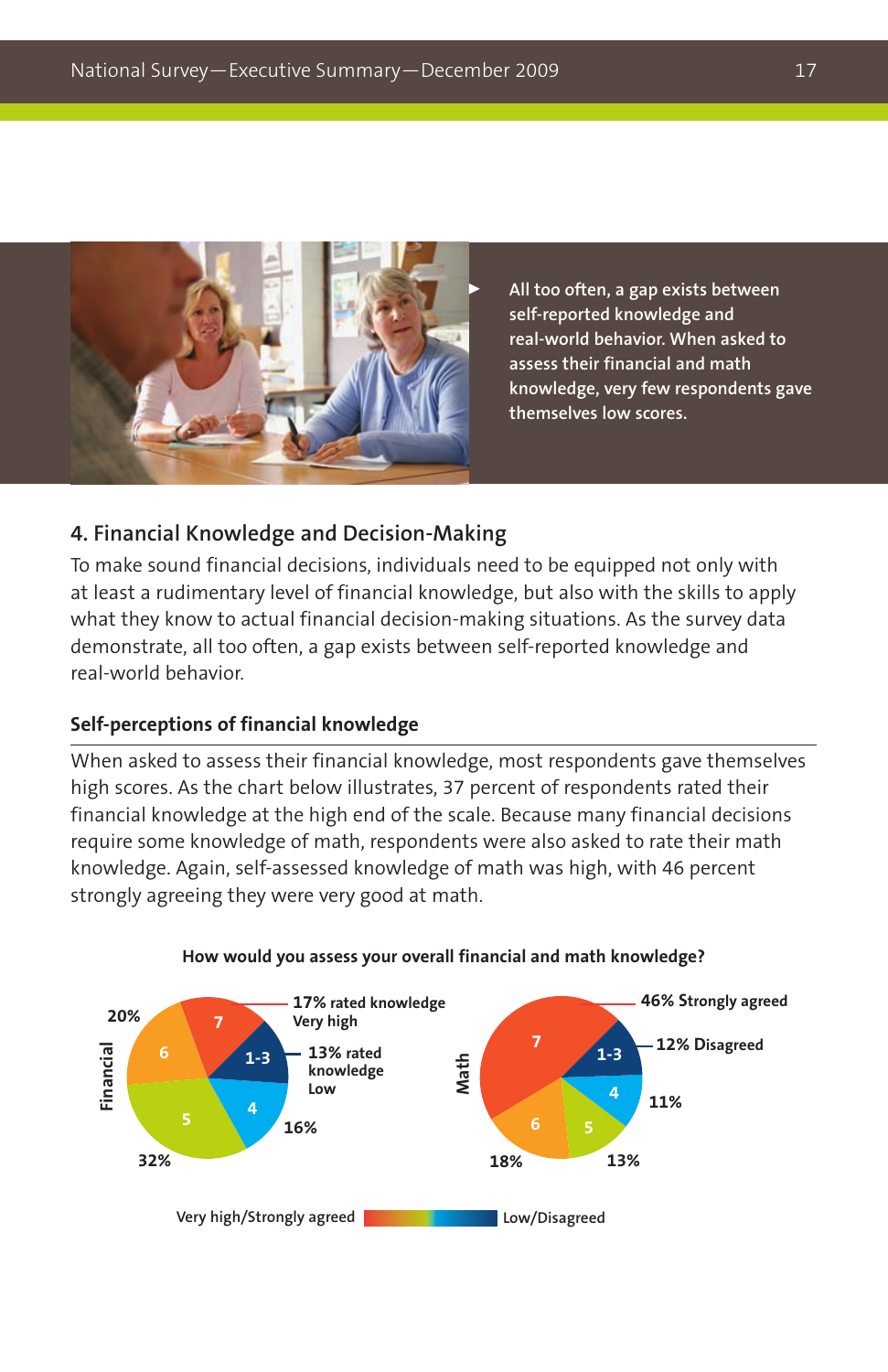#### **Measuring financial literacy**

To evaluate financial knowledge, respondents were exposed to a battery of questions covering fundamental concepts of economics and finance expressed in everyday life, such as calculations involving interest rates and inflation, principles relating to risk and diversification, the relationship between bond prices and interest rates and the impact that a shorter term can have on total interest payments over the life of a mortgage.

As illustrated in the table below, the data demonstrate relatively low levels of financial literacy among Americans.

|                            | Correct | Incorrect | Don't Know |
|----------------------------|---------|-----------|------------|
| Interest Rate Ouestion     | 65%     | 21%       | 13%        |
| Inflation Ouestion         | 64%     | 20%       | 14%        |
| <b>Bond Price Question</b> | 21%     | 44%       | 34%        |
| Mortgage Question          | 70%     | 16%       | 12%        |
| <b>Risk Ouestion</b>       | 52%     | 13%       | 34%        |

While the correct response to any single question sometimes exceeded 60 percent, fewer than half of respondents (46 percent) correctly answered both a question about interest rates and a question about inflation. Less than one-third (30 percent) correctly answered those questions plus a question about risk and diversification correctly. And fewer than 10 percent of respondents were able to answer all questions correctly.

#### **Financial literacy among the young**

**Young individuals display much lower financial literacy than older individuals. For example, a question on inflation instructed respondents to assume the annual interest on a savings account was 1% and that inflation was 2% per year. Respondents were then asked whether, after one year, they would be able to buy more than today, exactly the same, or less. Twice as many 18- to 29-year-olds either answered incorrectly or stated they did not know, compared with those over age 30. 18-29 years 30+ years**



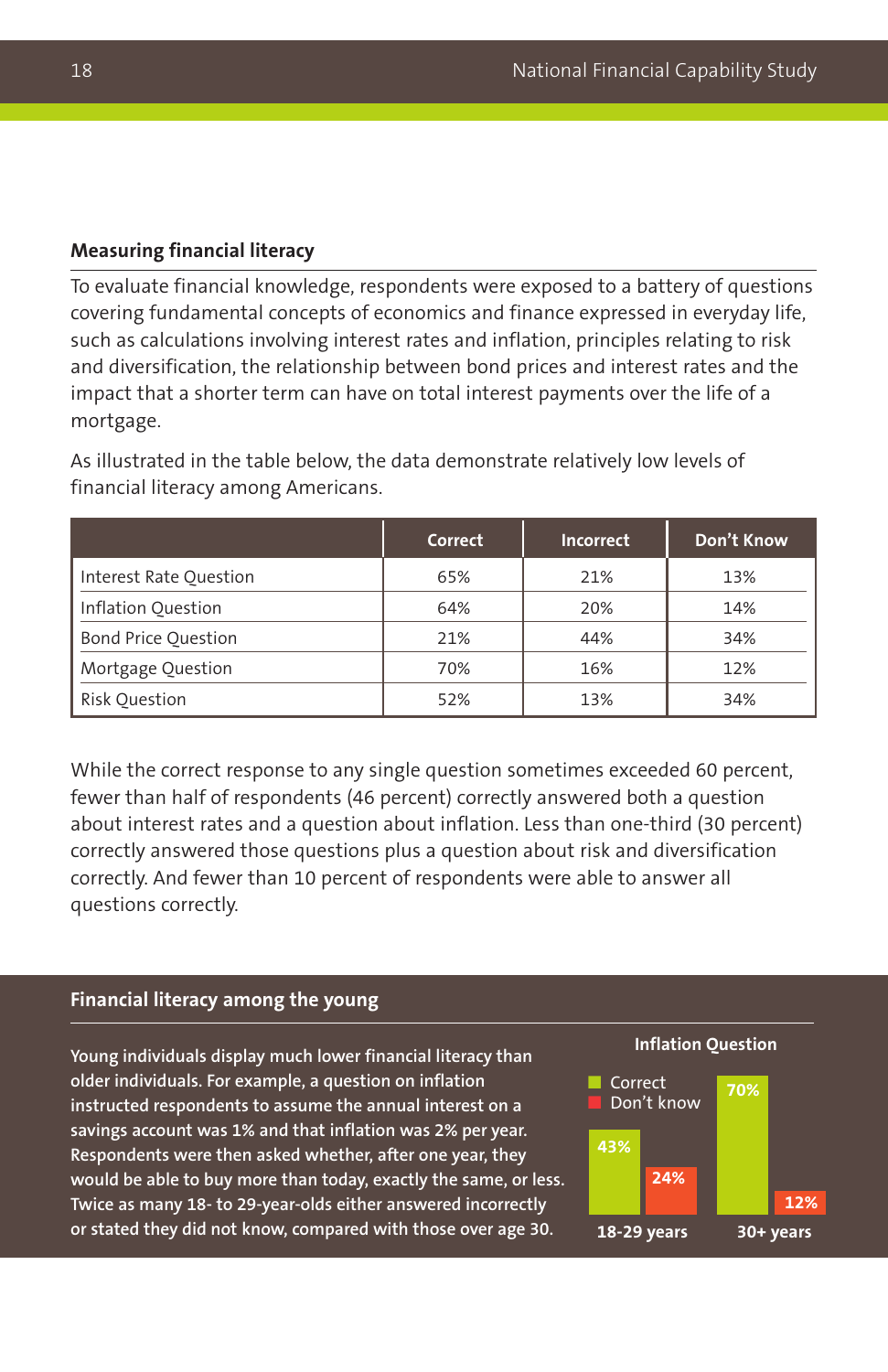As shown below, women, those with low education, African-Americans and Hispanics were less likely to correctly answer the financial literacy questions.



The survey data reveal a sharp disconnect between self-reported financial knowledge and math skills and responses to the financial literacy questions and questions designed to test math skills (also referred to as numeracy). As the chart below indicates, only 52 percent of those who gave themselves the highest score of 7 in math are able to do two calculations involving interest rates and inflation.



A similar disparity appears when one compares self-assessed financial knowledge with actual answers given to financial literacy questions. For example, even among those who gave themselves a score of 7 in their self-assessed financial knowledge, a quarter did not know the answer to a question about risk and diversification that asked whether investing in a single company stock is safer than investing in a stock mutual fund.

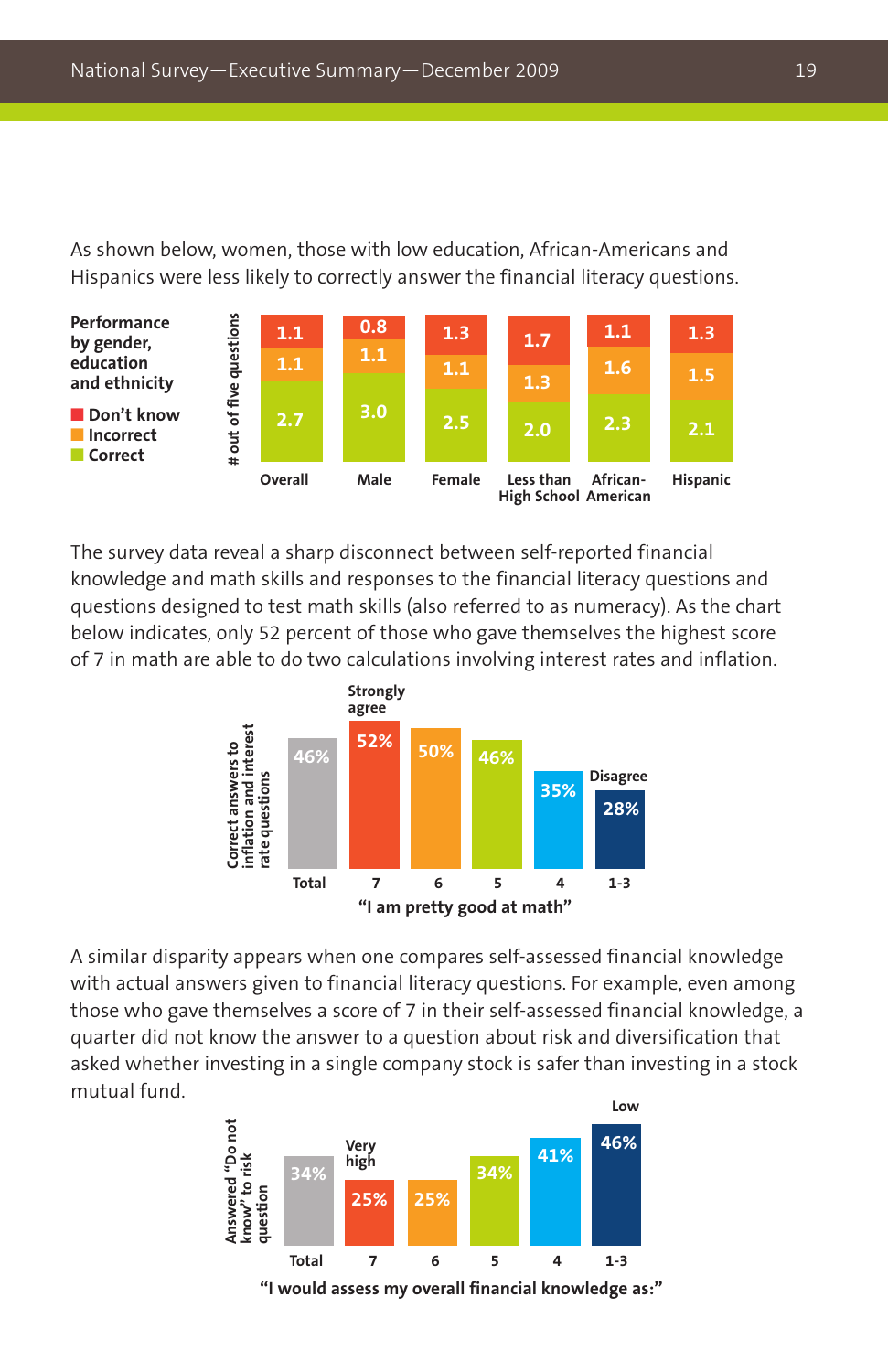Finally, as illustrated below, the survey data show a disconnect between perceptions and actions in day-to-day financial matters. When asked how good they are at dealing with day-to-day financial matters (such as managing checking accounts and credit cards and tracking expenses), half of respondents with credit cards and checking accounts (50 percent) gave themselves the top score of 7. However, one-quarter of these respondents separately indicated they engaged in behaviors that generate fees or high costs (such as using credit cards for cash advances, paying late payment or over-the-limit fees or overdrawing their checking accounts). Among those who gave themselves a score of 6, 40 percent engaged in these fee- and cost-generating behaviors.



Financial literacy is found to be strongly correlated with behavior that is indicative of financial capability. Specifically, those with higher literacy were more likely to plan for retirement and to have an emergency fund, and they were less likely to engage in credit card behavior that generates high interest payments and fees. Financial literacy is also highly correlated with attitudes toward risk. Those who reported being unwilling to take any risks (ratings of 1 to 3) were also more likely to say they did not know the answer to the question about risk and diversification.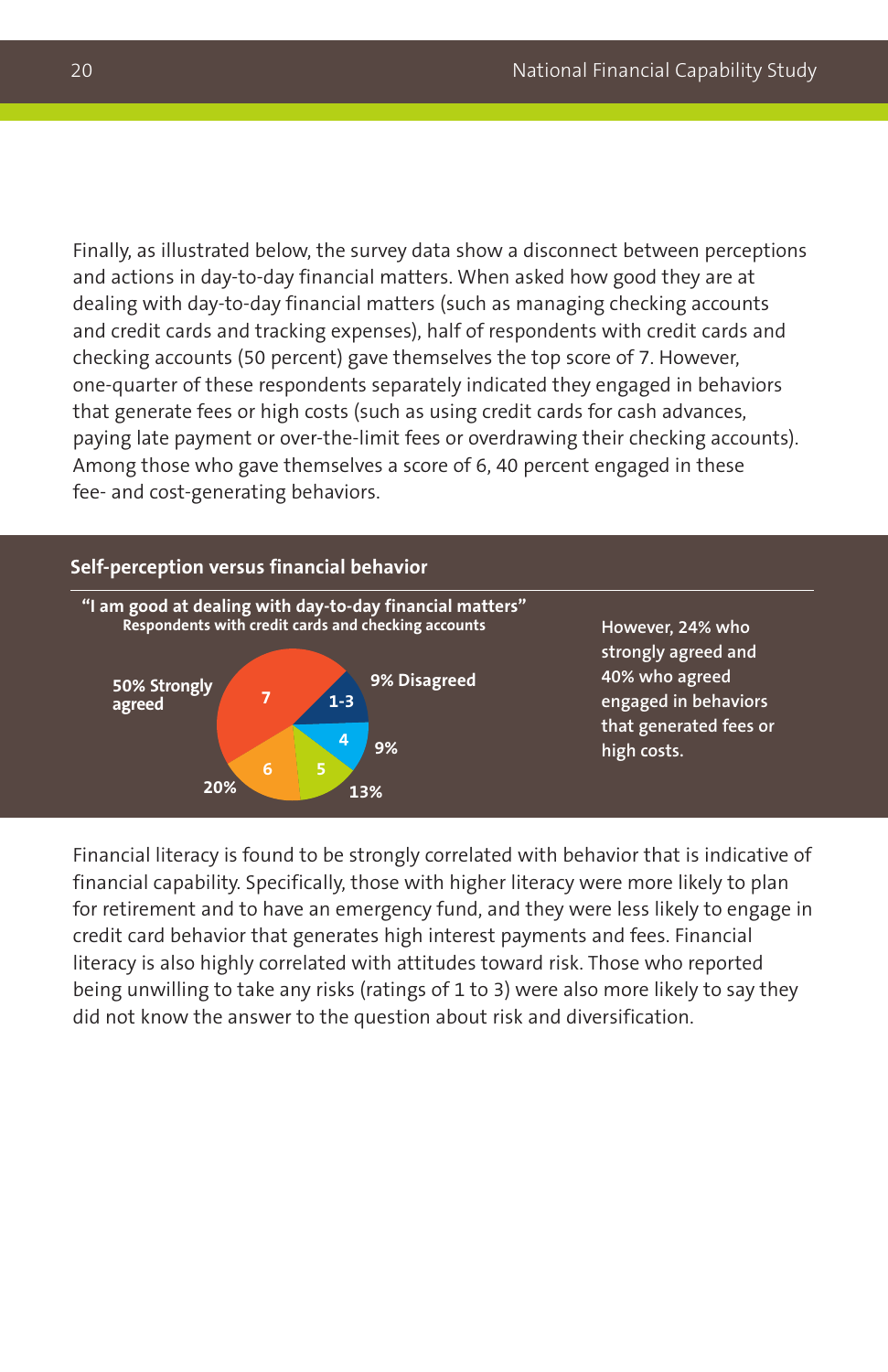

 **The data reveal that most Americans either do not comparison shop or conduct only limited searches for the best prices or terms.**

#### **Comparison shopping**

To assess how Americans engage in financial decision-making and what factors they consider, the survey asked respondents about the extent to which they shop around and compare offers and terms from different providers of financial services. The data reveal that most Americans either do not comparison shop or conduct only limited searches for the best prices or terms.

| Product      | % Who Don't Compare Offers |  |  |  |  |
|--------------|----------------------------|--|--|--|--|
| Credit cards | 63%                        |  |  |  |  |
| Auto loans   | 50%                        |  |  |  |  |
| Mortgages    | 34%                        |  |  |  |  |

Focusing on credit cards and auto loans, we found that those with lower income and lower education tend to comparison shop the least.

|                                | <b>Income</b> |     |                          | <b>Education</b> |                 |         |  |
|--------------------------------|---------------|-----|--------------------------|------------------|-----------------|---------|--|
| Respondents who don't shop for |               |     | $\frac{25}{75K}$ > \$75K | <b>HS</b>        | Some<br>College | College |  |
| LCredit cards                  | 70%           | 64% | 57%                      | 69%              | 60%             | 62%     |  |
| Auto loans                     |               | 50% | 46%                      | 51%              | 52%             | 45%     |  |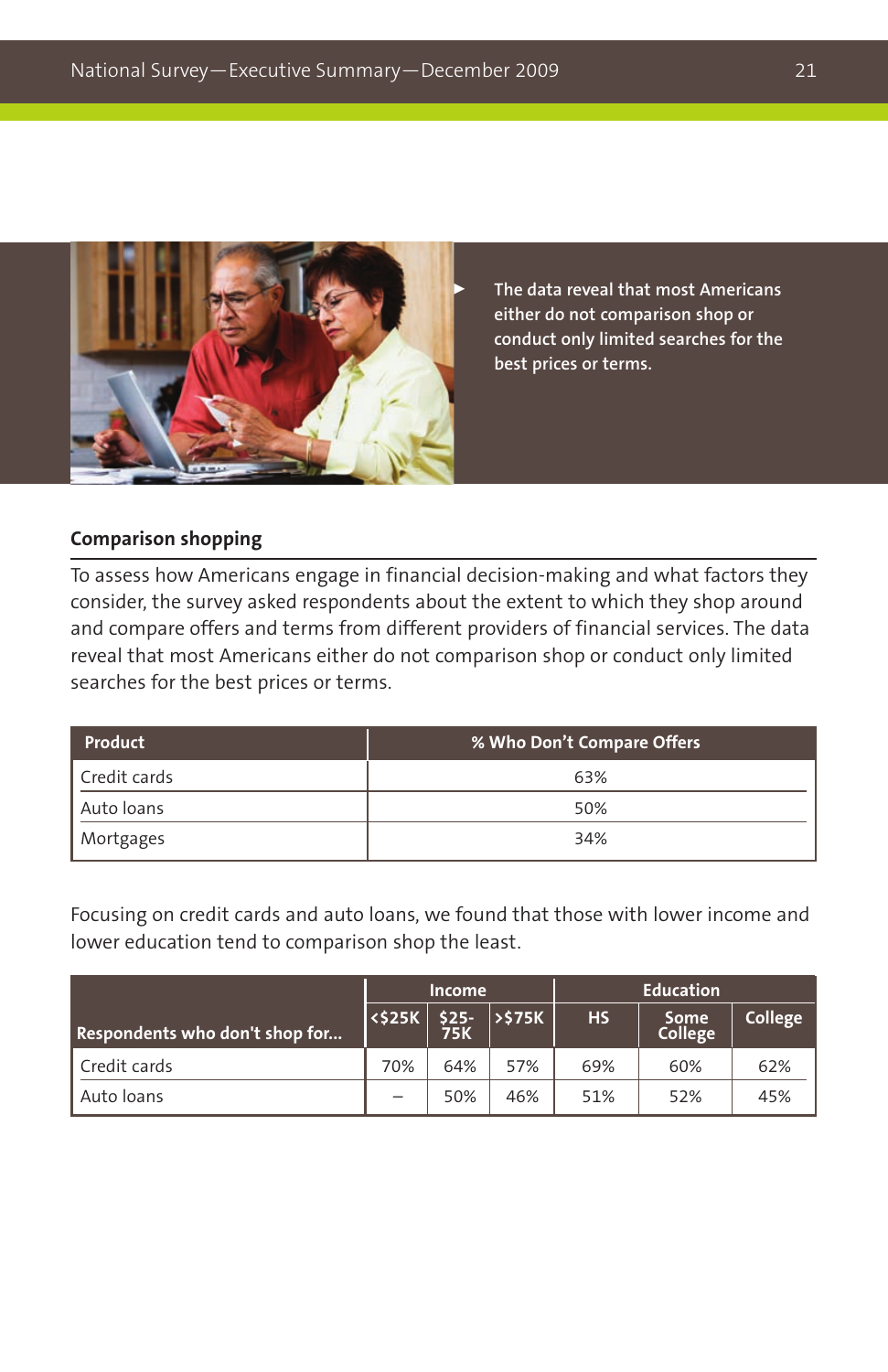

 **About 10 percent of respondents did not know the interest rate on their mortgages.**

#### **Obtaining credit reports and checking credit scores**

Although credit scores are a critical determinant of the interest rates one will be charged on mortgages, loans and other financial instruments, only 38 percent of survey respondents have obtained a copy of their credit report, and even fewer (36 percent) have checked their credit score in the past 12 months. Those who have higher credit scores have sought out this information. Specifically, 52 percent of those who have checked their credit score reported having credit scores above 720. By contrast, only 17 percent of those who have checked their credit score had credit scores below 620. In addition, as illustrated below, those with lower income and lower levels of education were less likely to have obtained a credit report and to have checked their credit score.

|                                   |              | <b>Income</b> |                      |        | <b>Education</b>  |           |                        |         |
|-----------------------------------|--------------|---------------|----------------------|--------|-------------------|-----------|------------------------|---------|
| <b>Respondents who</b>            | <b>Total</b> | <\$25K        | $$25-$<br><b>75K</b> | >\$75K | Less<br><b>HS</b> | <b>HS</b> | <b>Some</b><br>College | College |
| Obtained copy of credit<br>report | 38%          | 18%           | 43%                  | 56%    | 25%               | 30%       | 39%                    | 53%     |
| Checked credit score              | 36%          | 15%           | 42%                  | 55%    | 22%               | 29%       | 35%                    | 53%     |

#### **Understanding financial contracts**

Many individuals display limited knowledge of the terms of their financial contracts and often could not state the interest rate they pay on their loans. For example, about 20 percent of those who have auto loans did not know the interest rate they pay. About 10 percent did not know the interest rate on their mortgages. Of the 46 percent of credit card holders who do not pay off their balances in full each month, 12 percent did not know the interest rate on their credit card with the largest balance.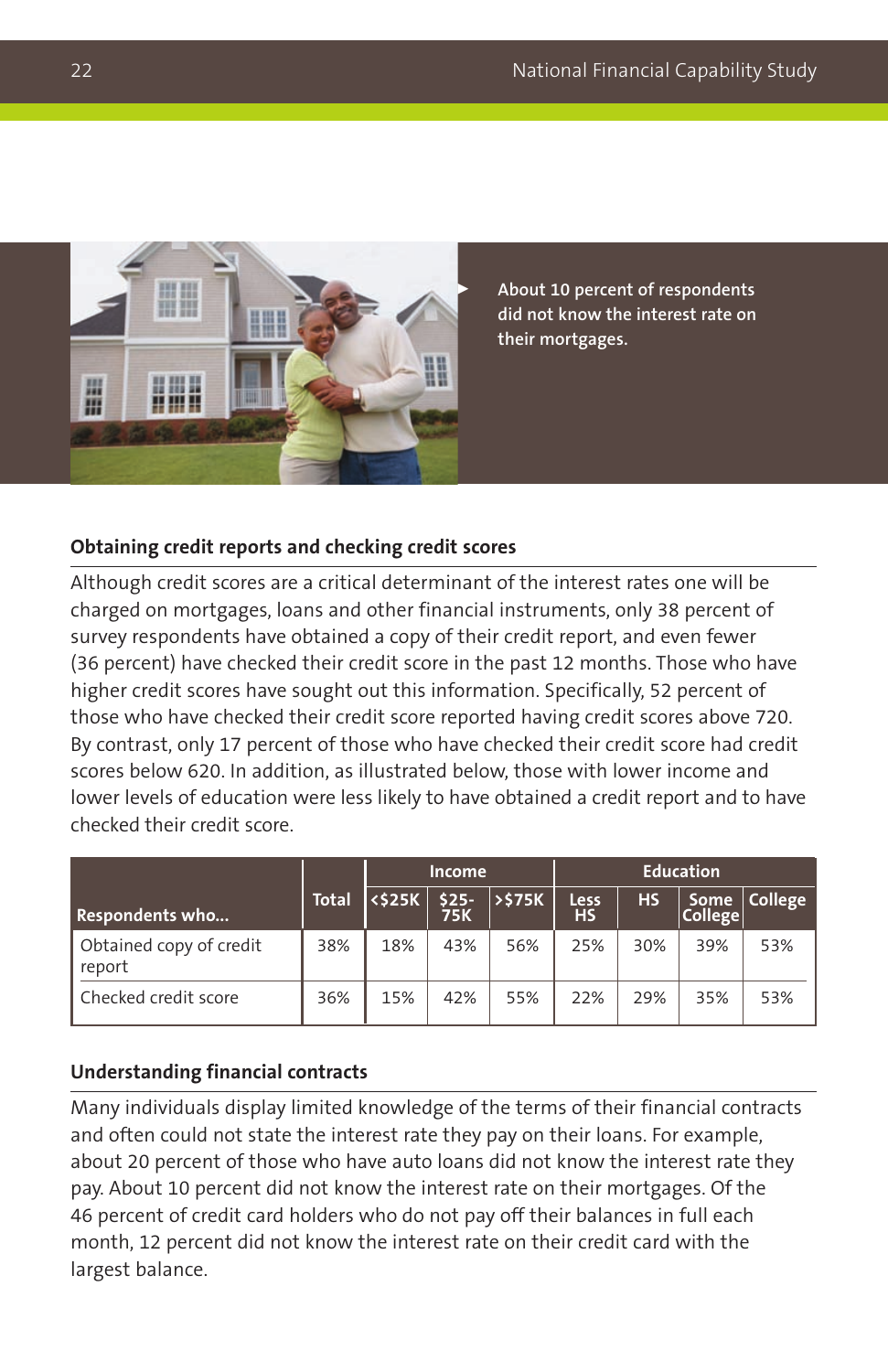#### **Conclusion**

The findings from the National Survey paint a troubling picture of the current state of financial capability in the U.S. adult population. This is not only important for those individuals who demonstrate low levels of financial capability, but also for the United States as a whole, particularly in tough economic times. When people make poor financial decisions, the cost of those decisions is often passed on to all Americans through higher prices for financial products, the diversion of economic resources and greater strains on existing social safety nets.

The good news is that the findings also demonstrate that increasing financial capability can have profound implications on the financial security, well-being and prosperity of individuals and families. A more financially capable population can result in a larger and more efficient market for financial products, greater participation in asset building and greater financial stability. It is therefore in everyone's interest that action be taken to improve the financial capability of all Americans.

#### **What are the next steps with the Study?**

- We will release the results of the State-by-State Survey and Military Survey in early 2010.
- $\blacktriangleright$  We will continue to analyze the National Survey data to generate more findings and to study groups that appear to be less financially capable in more detail.
- $\triangleright$  We will make the survey instrument and data available online at *www.finrafoundation.org/capability* so that policymakers, researchers and others can gain additional insights from the Study.
- We intend to repeat the Study in the next three to five years to assess the impact of efforts to increase the financial capability of Americans.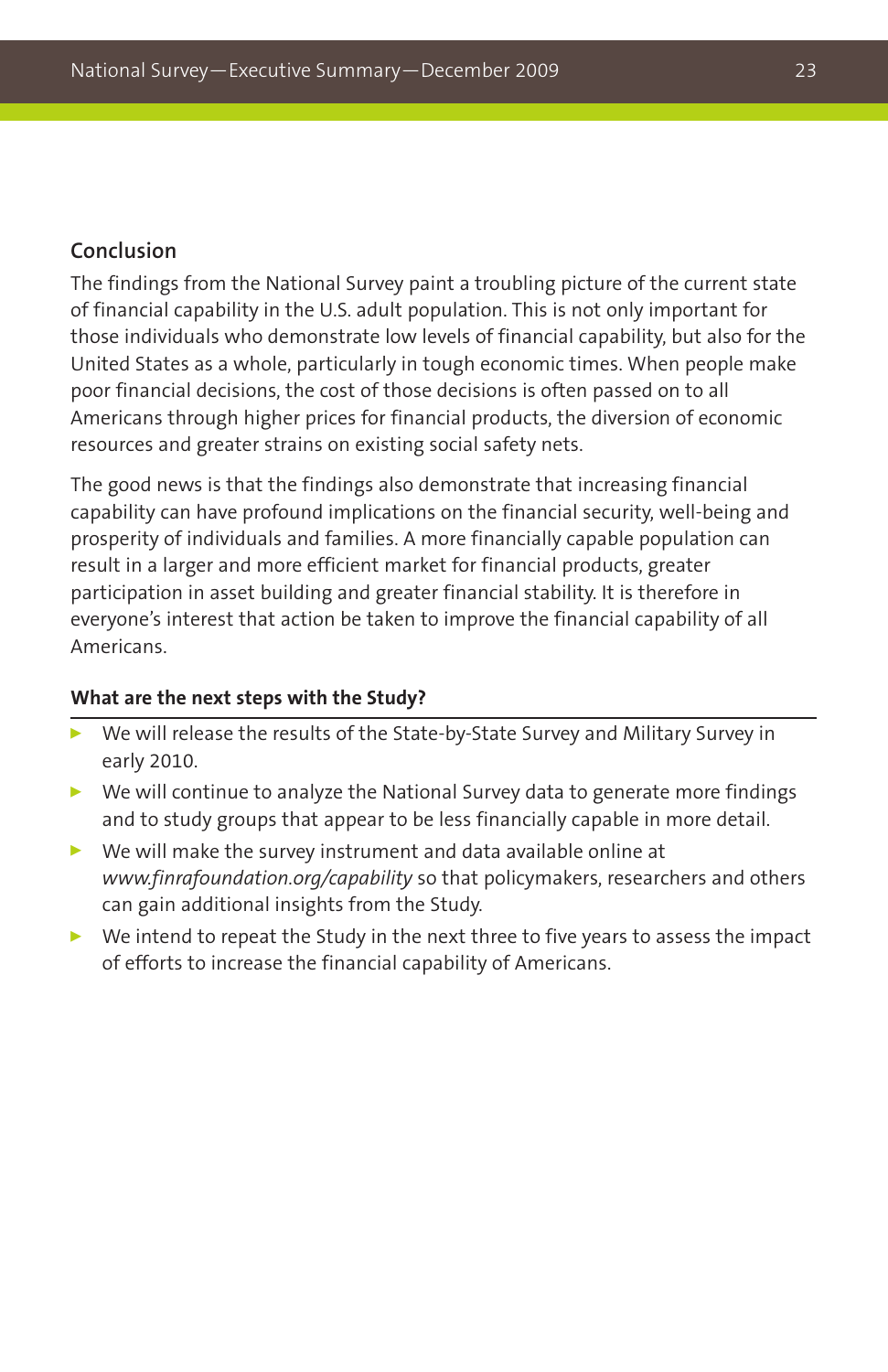#### **Background and Methodology**

In consultation with the U.S. Department of the Treasury and the President's Advisory Council on Financial Literacy, the FINRA Investor Education Foundation commissioned a national study of the financial capability of American adults. The overarching research objectives were to benchmark key indicators of financial capability and evaluate how these indicators vary with underlying demographic, behavioral, attitudinal and financial literacy characteristics.

The National Financial Capability Study consists of three linked surveys:

- **National Survey:** A nationally-projectable telephone survey of 1,488 American adults
- **State-By-State Survey:** A state-by-state online survey of approximately 25,000 American adults (roughly 500 per state, plus the District of Columbia)
- **Military Survey:** An online survey of 800 military servicemembers and spouses

The survey instruments were designed by a multi-disciplinary team including Professor Annamaria Lusardi of Dartmouth College, Applied Research & Consulting LLC (ARC), the FINRA Investor Education Foundation and the Office of Financial Education of the U.S. Treasury Department. Additional input was provided by Craig Copeland of the Employee Benefit Research Institute (EBRI), the American Institute of Certified Public Accountants (AICPA) and Professor Robert Willis of the University of Michigan, among others.

This report outlines the findings of the National Survey, administered to respondents between May and July 2009. The primary sample of 1,200 respondents was constructed to be representative of the general adult U.S. population. To ensure sufficient number of respondents for the analysis, African-Americans, Hispanics, Asian-Americans and adults with less than a high school education were oversampled. The total number of respondents in the sample was 1,488. The results of the State-by-State Survey and the Military Survey will be released in early 2010.